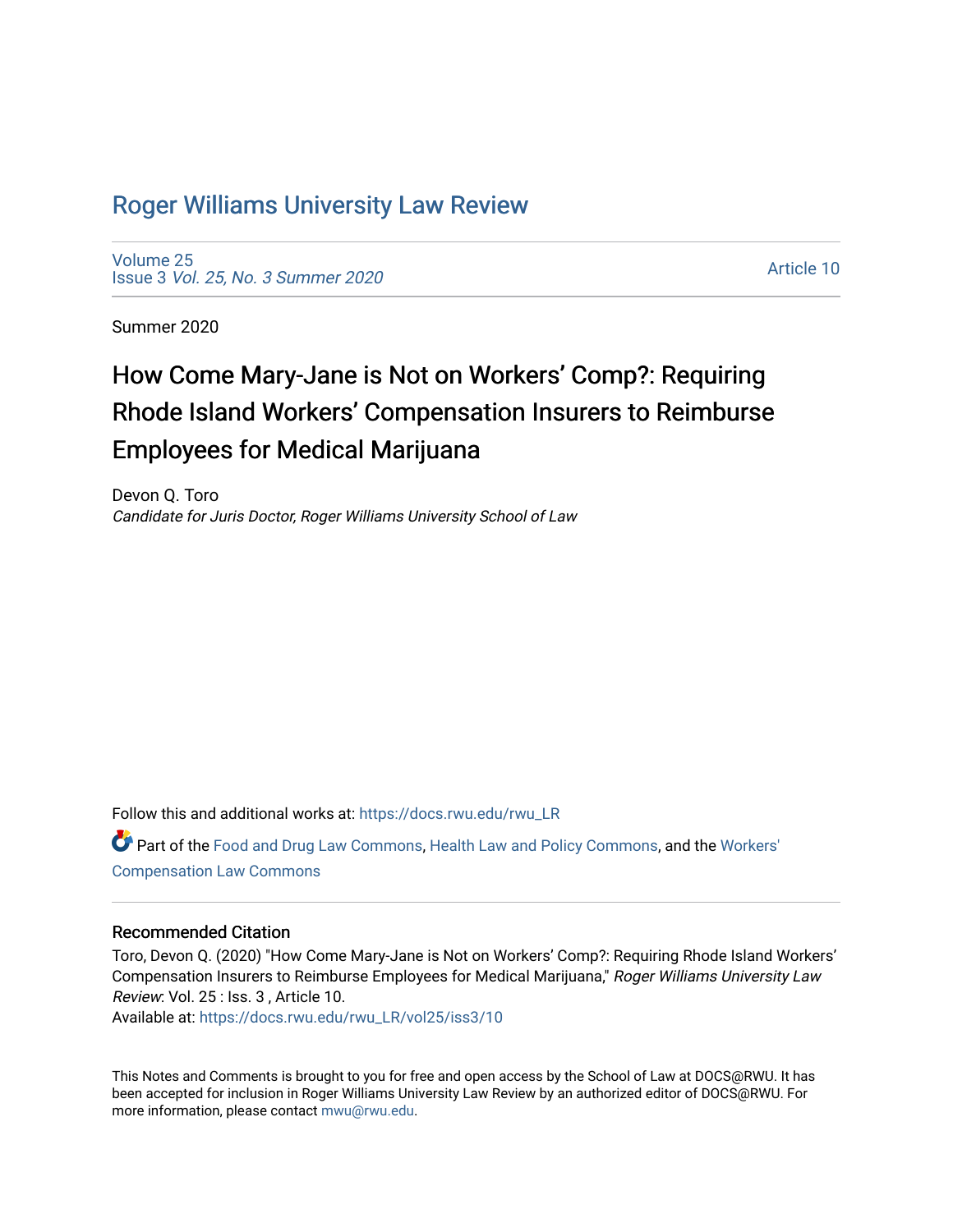## **How Come Mary-Jane is Not on Workers' Comp?: Requiring Rhode Island Workers' Compensation Insurers to Reimburse Employees for Medical Marijuana**

**Devon Q. Toro\***

#### **INTRODUCTION**

On May 20, 2019, Beacon Mutual1 (Beacon) sent a letter to Rhode Island Senator Erin Lynch Prata regarding a proposed amendment to include "acute pain" as one of the debilitating conditions2 for qualification under the Edward O. Hawkins and Thomas C. Slater Medical Marijuana Act, colloquially known simply as the Slater Act.3 The letter was sparked by a recent influx of employees across the country seeking medical marijuana, perhaps in light of the opioid crisis, as a means of remedying the

<sup>\*</sup> Candidate for Juris Doctor, Roger Williams University School of Law, 2021. I would like to thank my parents, Pam and John, and my sister, Quinn, for their endless love and support. I want to give a special nod to my father for inspiring the title of my Comment. I also want to thank my faculty advisor, Professor Tanya Monestier, for her guidance and expertise during the writing process.

<sup>1.</sup> Based in Rhode Island, the Beacon Mutual Insurance Company is responsible for providing over 11,000 businesses in the state with workers' compensation insurance. *See* Letter from Michael D. Lynch, Beacon Mutual Ins. Co., to Senator Erin Lynch Prata, Chairperson, Senate Judiciary Comm., R.I. Senate (on file with author) (May 20, 2019).

<sup>2.</sup> 21 R.I. GEN. LAWS § 21-28.6-3(7) (laying out the "[d]ebilitating medical conditions" a patient must have to receive medical marijuana in Rhode Island).

<sup>3.</sup> § 21-28.6-1; Lynch, *supra* note 1.

<sup>500</sup>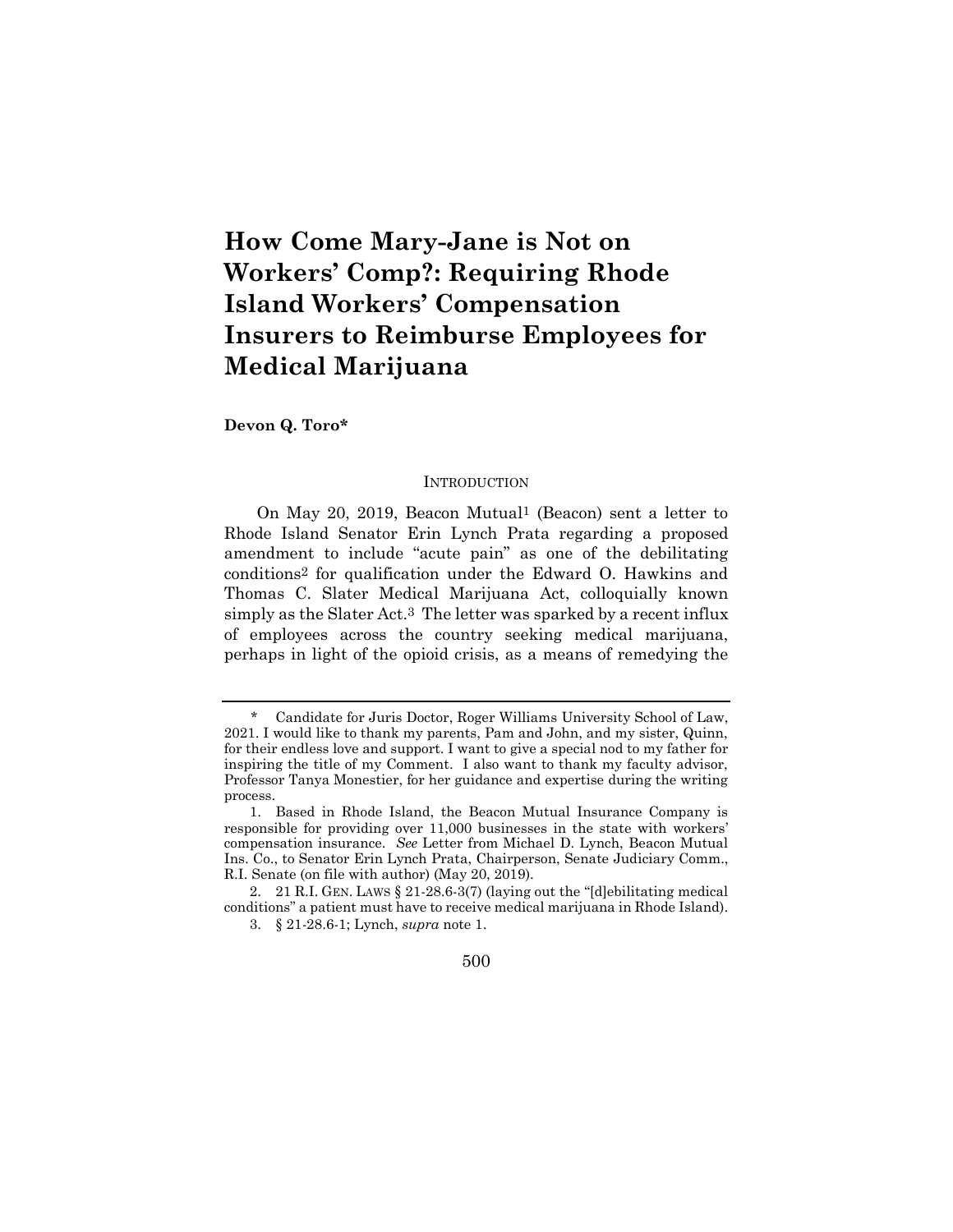effects of work-related injuries; such employees will of course seek compensation for their out of pocket costs.4 In its letter, Beacon expressed opposition to the proposed amendment to include acute pain as a qualifying condition because it would open the door to a swarm of employee workers' compensation claims seeking medical marijuana for pain management, given that a majority of employees on workers' compensation have acute pain as a side effect of their injuries.5 Resting on arguments related to cost and the federal prohibition of marijuana as a controlled substance, Beacon urged the legislature either to forgo the addition of acute pain to the list of qualifying conditions or, in the event of inclusion, carve out an exception insulating Rhode Island workers' compensation insurers from having to reimburse employees' claims seeking medical marijuana in conjunction with their work-related injuries.6 Ultimately, the legislature declined to add acute pain to the list of qualifying conditions and incorporated an exception regarding workers' compensation insurers, which states that insurers are not required to reimburse employees for the costs associated with the use of medical marijuana.7

This Comment analyzes the arguments both for and against the carve out for workers' compensation insurers in the Slater Act. Given public policy concerns surrounding the opioid crisis, the fact that medical marijuana is more cost-effective than other pain management medications, and the lack of a credible threat of federal prosecution, the Slater Act should be amended to affirmatively require Rhode Island workers' compensation insurers to reimburse employees for the costs associated with medical marijuana. So long as an employee is registered as a qualifying patient, her injury is work-related, and her doctor opines that medical marijuana is necessary to cure, relieve, or rehabilitate her

<sup>4</sup>*. See* Mack Babcock, *Workers' Compensation and Medical Marijuana: When Will We Bridge the Gap?*, WORKERS' INJURY L. & ADVOC. GROUP, (July 16, 2019), https://www.wilg.org/?pg=WILGBlog&blAction=showEntry&blogEntry =8525 [https://perma.cc/4B5T-N4NJ].

<sup>5.</sup> Lynch, *supra* note 1.

<sup>6</sup>*. Id.* (referring to 21 U.S.C. § 812).

<sup>7.</sup> An Act Relating to Making Appropriations in Support of FY 2020, 2019 Pub. L. R.I. ch. 88, art. 14  $\S 5$  (amending 21 R.I. GEN. LAWS  $\S 21-28.6-7(b)(1)$ ). *Compare* S. 830, 2019 Gen. Assemb., Jan. Sess. (R.I. 2019) (seeking to add "acute pain" as a condition for which a person could be prescribed medical marijuana) *with* § 21-28.6-3 (lacking such amendment).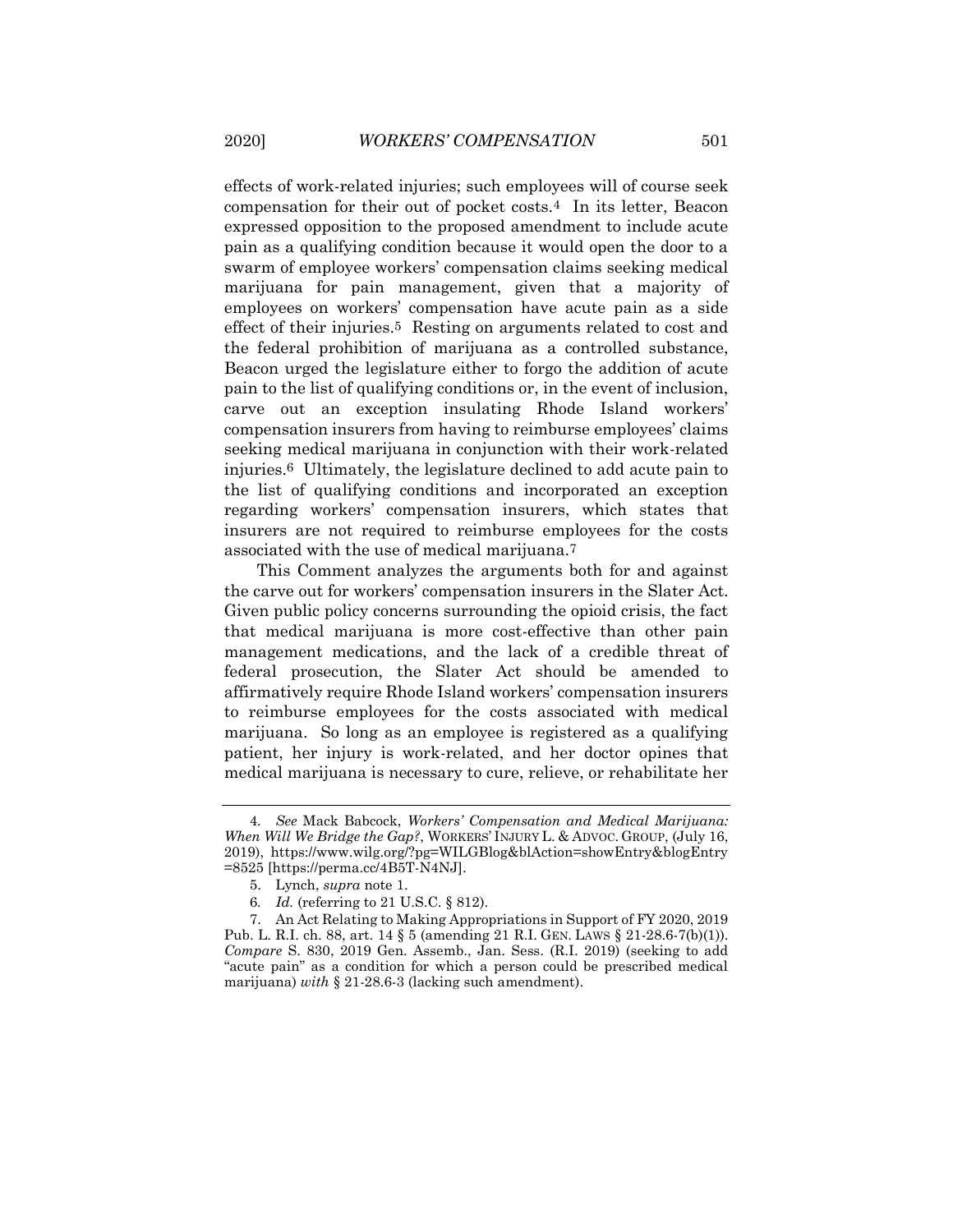injury, the cost of medical marijuana qualifies for reimbursement under the Rhode Island Workers' Compensation Act.8 Workers' compensation insurers would be completely within the bounds of Rhode Island state law when reimbursing employees who have met the above criteria for medical marijuana. Moreover, failure to reimburse such employees goes against the Rhode Island Workers' Compensation Act as written. There is nothing under Rhode Island state law prohibiting this type of reimbursement; rather, the legislature's conscious decision to give workers' compensation insurers the choice to reimburse infers that this conduct is consistent with state law. As described later in this Comment, this conduct is also in conformity with federal law, thus debunking any opposing arguments of illegality.

Part I of this Comment discusses Rhode Island's Workers' Compensation Act and includes an in-depth review of the statutory requirements an employee must meet to receive benefits and pertinent medical services. Part II details Rhode Island's legal status on medical marijuana, including the protections for its use and whether patients are entitled to reimbursement, and illuminates Beacon's motive for opposing the amendment in the first place. Part III analyzes various arguments for requiring Rhode Island workers' compensation insurers to reimburse employees for the costs associated with medical marijuana. This section explores both cost consideration in comparison with other pain medications and a public policy argument favoring medical marijuana over opioids. Part IV addresses various counterarguments rooted in the federal prohibition of marijuana and concludes that these arguments in fact lack merit. Lastly, Part V challenges the current statute and recommends statutory reform to require workers' compensation insurers to affirmatively reimburse employees for the costs of medical marijuana.

I. THE RHODE ISLAND WORKERS' COMPENSATION ACT

In order to qualify for workers' compensation benefits in Rhode Island, an injured employee must meet several statutory requirements.9 The statute requires that the employee must be

<sup>8</sup>*. See* § 21-28.6-3(25); 28 R.I. GEN. LAWS § 28-33-5.

<sup>9</sup>*. See* § 28-33-1.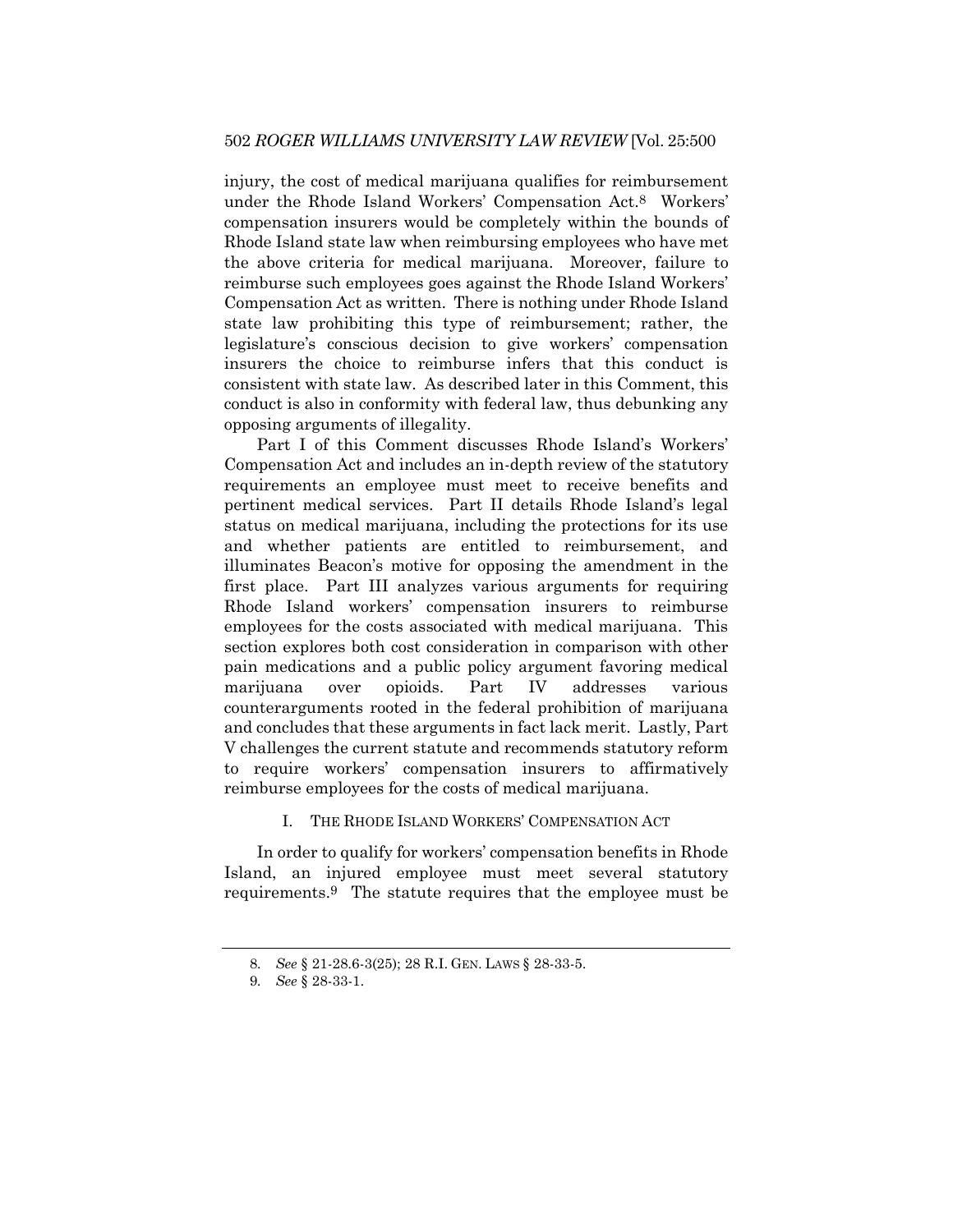injured during the course of her employment.10 An employee must show that her injury is both work-related—sustained on the job and that she has an ongoing disability preventing her from performing her regular duties.11 If an employee's injury is not work-related or she recovers enough to perform her regular duties, all weekly workers' compensation benefits are discontinued, but medical benefits remain so long as the employee proves them necessary to cure, relieve, or rehabilitate the effect of her injury.12 Furthermore, if the employee can prove a work-related injury and an ongoing disability, she also is entitled to several other benefits besides her weekly check, which only accounts for her lost earnings. These additional benefits include dependency benefits, benefits for scarring and loss of use, and most importantly, the reimbursement or pre-approval of medical services and prescriptions. 13

Simply because employees are entitled to reimbursement for medications does not necessarily mean that workers' compensation insurers automatically approve all requests. In most cases, the employee must prove that the requested medication is both "reasonable" and "necessary . . . to cure, rehabilitate or relieve the employee from the effects of [her] injury."<sup>14</sup> Reasonableness is determined based on what is accepted by doctors on a national level.15 With regard to the "necessary" requirement, an employee must present a doctor's recommendation that the treatment,

<sup>10</sup>*. Id.* (referring to an employee who receive a "personal injury arising out of and in the course of his or her employment, connected and referable to the employment").

<sup>11</sup>*. See* Tromba v. Harwood Mfg. Co., 177 A.2d 186, 188 (R.I. 1962) (holding there must be "the establishment of a nexus between the injury and h[er] employment"); *see also* Maresca v. Lumber Mut. Cas. Ins. Co., 107 A.2d 343, 344 (R.I. 1954) (explaining that expert testimony is used to establish extent of injury).

<sup>12.</sup> Wright v. R.I. Super. Ct., 535 A.2d 318, 320 (R.I. 1988).

<sup>13.</sup> § 28-33-5 (providing for covered medical services); § 28-33-17(c) (providing for dependency benefits); § 28-33-19 (providing compensation for permanent disfigurement and loss of use); *see also* Mendes v. ITT Royal Elec., 647 A.2d 1358, 1360 (R.I. 1994) (holding that employees are entitled to seek determination from Workers' Compensation Court regarding preauthorization of expenses for treatment to avoid situations where employees must choose to obtain medical services without knowing in advance if insurer will provide coverage).

<sup>14.</sup> § 28-33-5.

<sup>15.</sup> Pola v. Health-Tex, Inc., 605 A.2d 1321, 1323 (R.I. 1992).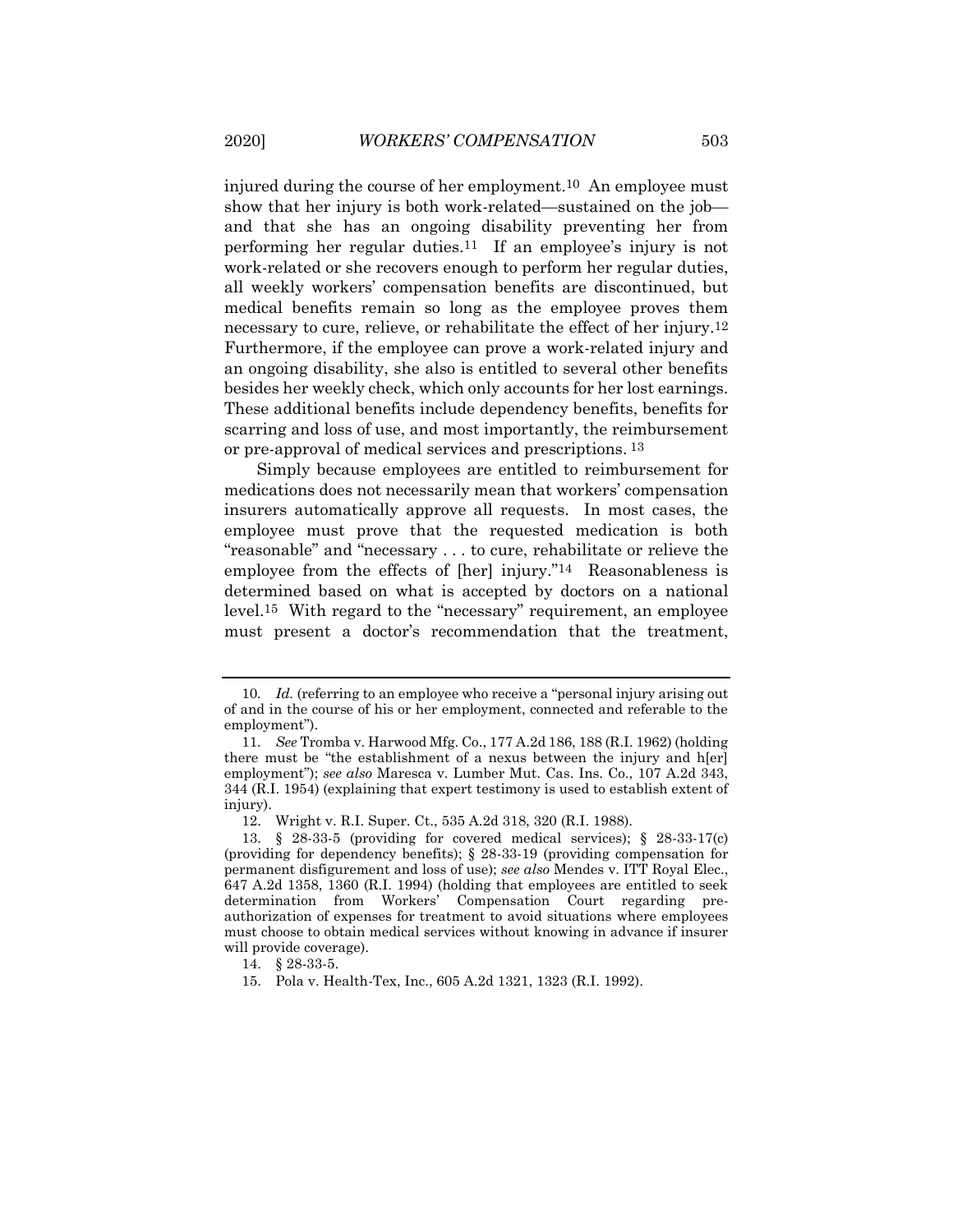medical device, service, or medication is necessary to cure, rehabilitate, or relieve her work-related injury.16 If an employee can show that the requested medication is both reasonable and necessary to cure, rehabilitate, or relieve her injury, the insurer must reimburse the employee for any associated expenses. If the insurer does not voluntarily reimburse the employee, she can file a petition with the Rhode Island Workers' Compensation Court, where the judge makes the determination.<sup>17</sup> So long as the employee can prove both requirements, the judge will generally require the insurer to reimburse the employee for associated expenses; otherwise, the employee can file an appeal.18 Given that reimbursement of medical marijuana is a relatively new issue and judges are cognizant of the federal prohibition, there has been hesitancy on the part of insurance companies to reimbursee employees for the associated expenses.19 This Comment illuminates the intricacies of both the law governing medical marijuana and the federal prohibition in an attempt to quell any hesitation.

#### II. THE SLATER ACT

Medical marijuana was legalized in Rhode Island in 2006 under the Slater Act, based on the notion that it was beneficial in alleviating pain associated with various debilitating conditions including glaucoma, cancer, and other chronic conditions.20 Although medical marijuana is legal in Rhode Island under the Slater Act, patients must satisfy several statutory requirements before they are approved for medical use.21 Medical marijuana is only available to those who are registered "cardholders," meaning those who have been "registered or licensed with the department of health or the department of business regulation pursuant to [the

<sup>16</sup>*. See* Geigy Chem. Corp. v. Zuckerman, 261 A.2d 844, 849 (R.I. 1970).

<sup>17.</sup> § 28-33-8(f)(1).

<sup>18.</sup> § 28-35-28(a).

<sup>19</sup>*. See* Babcock, *supra* note 4.

<sup>20.</sup> 21 R.I. GEN. LAWS § 21-28.6-1. Cannabis was only legalized for medical use; there have been several bills since proposing recreational legalization, none of which have passed. *See generally* § 21-28.6-2; Felicia Gans, *Plans for*  Legal Pot in R.I. Burn Out: Many Expected State to Decriminalize Recreational *Marijuana*, BOS. GLOBE, June 21, 2019, at B1.

<sup>21</sup>*. See* § 21-28.6-4.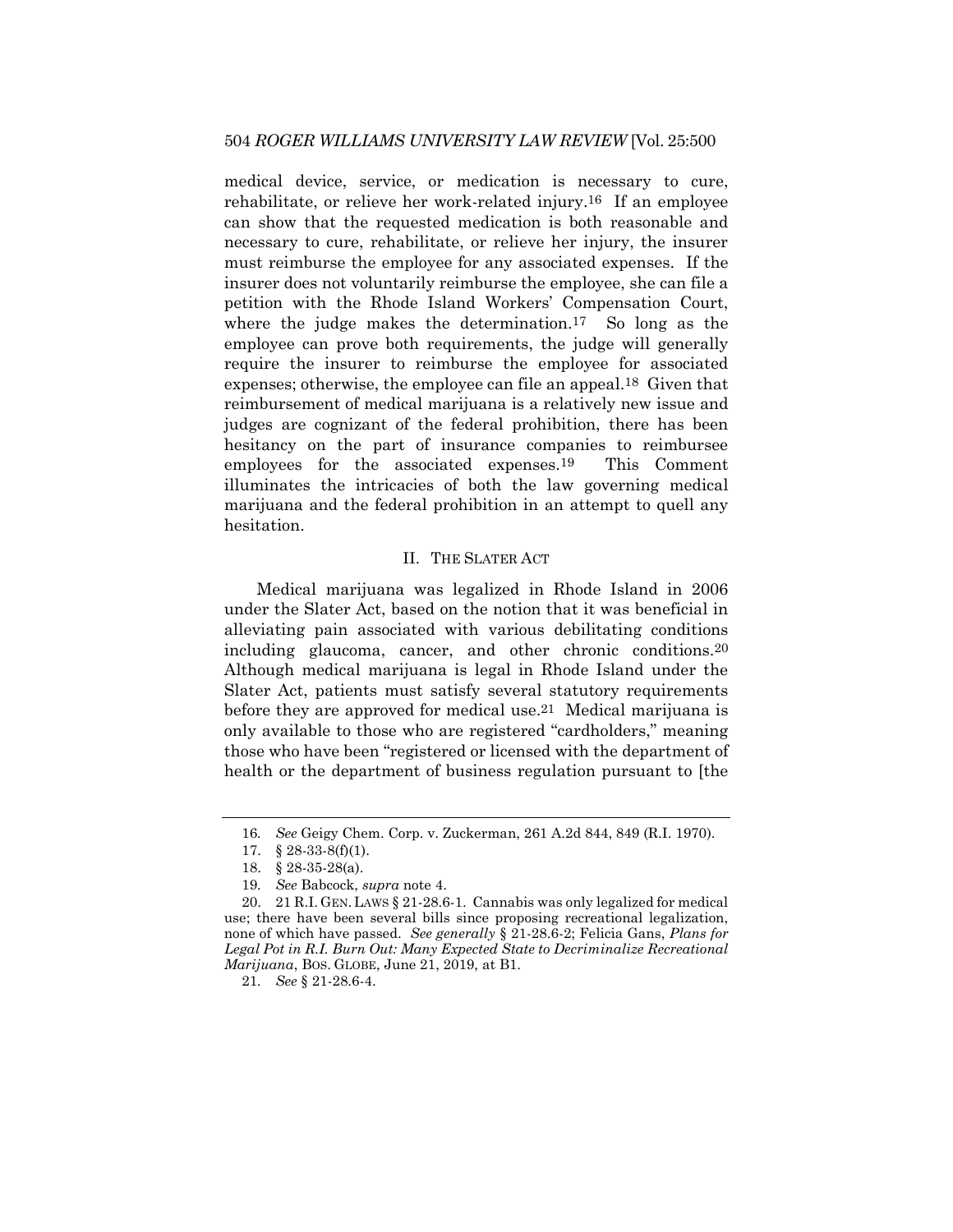Slater Act] and possess a valid registry identification card or license."22 In order to register as a cardholder, a Rhode Island resident must be deemed a qualifying patient and be certified by a practitioner as having one of the debilitating medical conditions enumerated in the Slater Act.23

Rhode Island has never required any type of insurer, whether it be private, state-subsidized, or workers' compensation, to reimburse patients for the costs associated with medical marijuana.24 Prior to the 2019 amendment, the Slater Act carved out an exception providing that government medical assistance programs and private health insurers were not *required* to reimburse patients for the associated costs of medical marijuana, with no mention of workers' compensation insurers.<sup>25</sup> Accordingly, while the statute's language left discretion to governmental and private insurers in deciding whether to reimburse patients, its silence with regard to workers' compensation insurers resulted in uncertainty.26 After the amendment, the statute now affirmatively states that workers' compensation insurers have discretion regarding reimbursement.27 The current statute reads as follows: "Nothing in this chapter shall be construed to require: . . . [a] government medical assistance program or private health insurer or *workers' compensation insurer, workers' compensation group self-*

(ii) A chronic or debilitating disease or medical condition, or its treatment, that produces one or more of the following: cachexia or wasting syndrome; severe, debilitating, chronic pain; severe nausea; seizures, including but not limited to, those characteristic of epilepsy; or severe and persistent muscle spasms, including but not limited to, those characteristic of multiple sclerosis or Crohn's disease; or agitation of Alzheimer's Disease; or

(iii) Any other medical condition or its treatment approved by the department of health, as provided for in [§ 21-28.6-5.](https://advance.lexis.com/document/?pdmfid=1000516&crid=0060b36a-24ba-4ab3-a2cb-b5ec9ee6d28c&pddocfullpath=%2Fshared%2Fdocument%2Fstatutes-legislation%2Furn%3AcontentItem%3A5XBM-FF41-JN14-G0N9-00000-00&pdtocnodeidentifier=AAWABLAAD&ecomp=bd5dk&prid=1dae0882-33ec-42d9-a06f-4d3f79f875fa)

<sup>22.</sup> § 21-28.6-3(4).

<sup>23.</sup> § 21-28.6-3(25). The statute defines the term "debilitating medical condition" as:

<sup>(</sup>i) Cancer, glaucoma, positive status for human immunodeficiency virus, acquired immune deficiency syndrome, Hepatitis C, posttraumatic stress disorder, or the treatment of these conditions;

<sup>§ 21-28.6-3(7).</sup> 

<sup>24</sup>*. See* § 21-28.6-7(b)(1).

<sup>25</sup>*. See supra* note 7.

<sup>26</sup>*. See supra* note 7.

<sup>27.</sup> § 21-28.6-7(b)(1).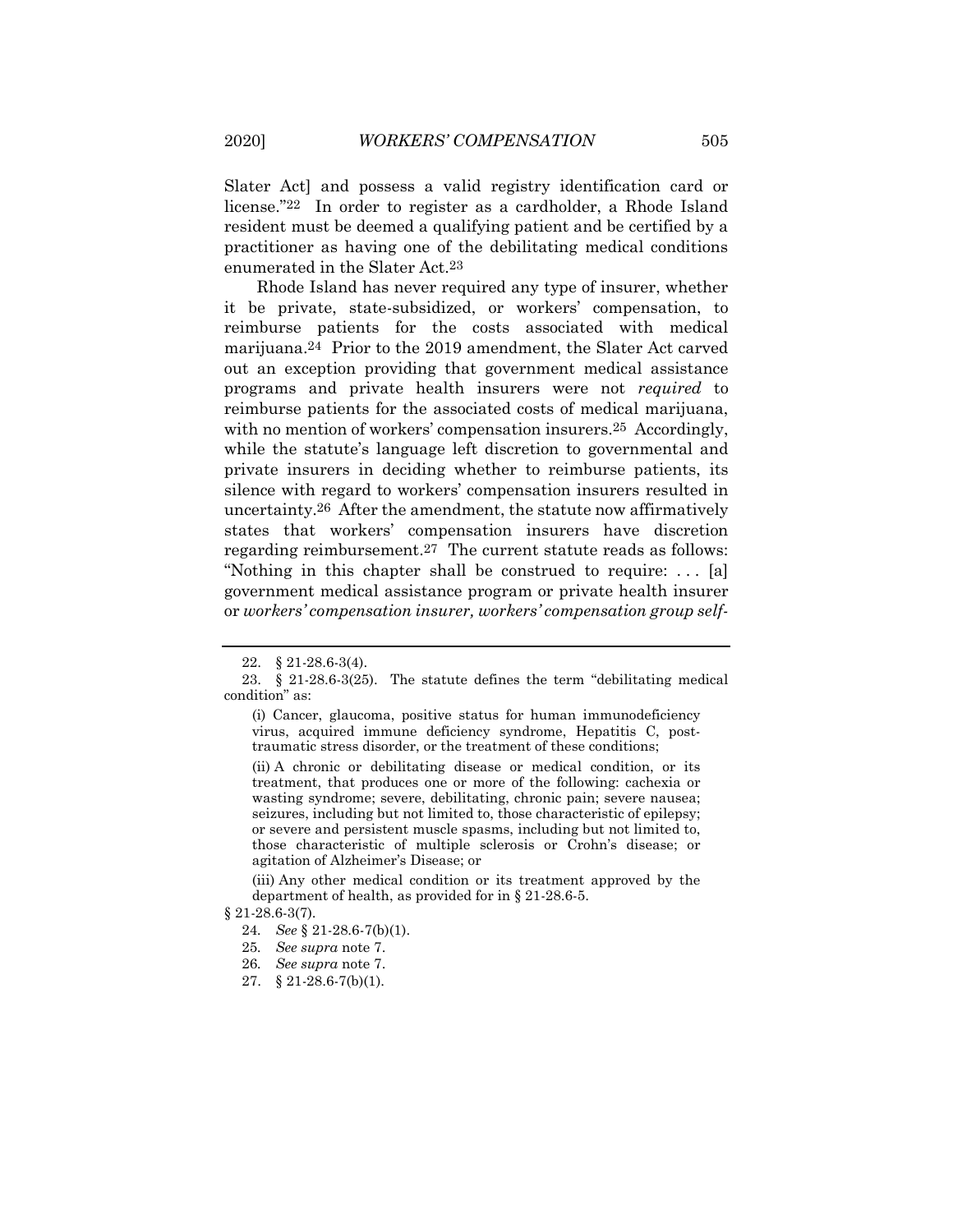*insurer,* or *employer self-insured for workers' compensation* under § 28-36-1 to reimburse a person for costs associated with the medical use of marijuana."28

## III. RHODE ISLAND WORKERS' COMPENSATION INSURERS SHOULD BE REQUIRED TO REIMBURSE EMPLOYEES FOR COSTS ASSOCIATED WITH MEDICAL MARIJUANA

Rhode Island workers' compensation insurers should be required to reimburse employees for the costs associated with medical marijuana to the extent necessary to relieve or rehabilitate an employee's work-related injury because it is more cost effective than reimbursement of comparable pain management medications currently reimbursed. Reimbursement also comports with public policy concerns in light of the opioid crisis because marijuana is less addictive than other pain-management medications.29 Further, any hesitancy with respect to the federal prohibition is unfounded because reimbursing employees for the costs of medical marijuana is not a violation of the Controlled Substances Act.30 Moreover, the federal government has expressed a disinterest in prosecuting medical marijuana related conduct that takes place within a comprehensive state regulatory scheme, such as Rhode Island's medical marijuana program.31 Based on the above, Rhode Island workers' compensation insurers should be required to reimburse injured employees for the associated costs of medically necessary medical marijuana treatment.

<sup>28</sup>*. Id.* (emphasis added).

<sup>29</sup>*. See* Hal Arkowitz & Scott O. Lilienfeld, *Experts Tell the Truth About Pot: Marijuana Use Can Be Problematic but Only Rarely Leads to Addiction*, SCI. AM.: MIND (Mar. 1, 2012), https://www. scientificamerican.com/ article/the-truth-about-pot/ [https://perma.cc/4HCG-U8YX]; *see also supra* Part I (discussing criteria of treatments for coverage by workers' compensation insurers).

<sup>30</sup>*. See infra* Part IV.

<sup>31</sup>*. See* § 21–28.6–2(2)–(4); *see also* James M. Cole, Deputy Attorney Gen., *Guidance Regarding Marijuana Enforcement*, 26 FED. SENT'G REP. 217, 219 (2014) (originally published Aug. 29, 2013).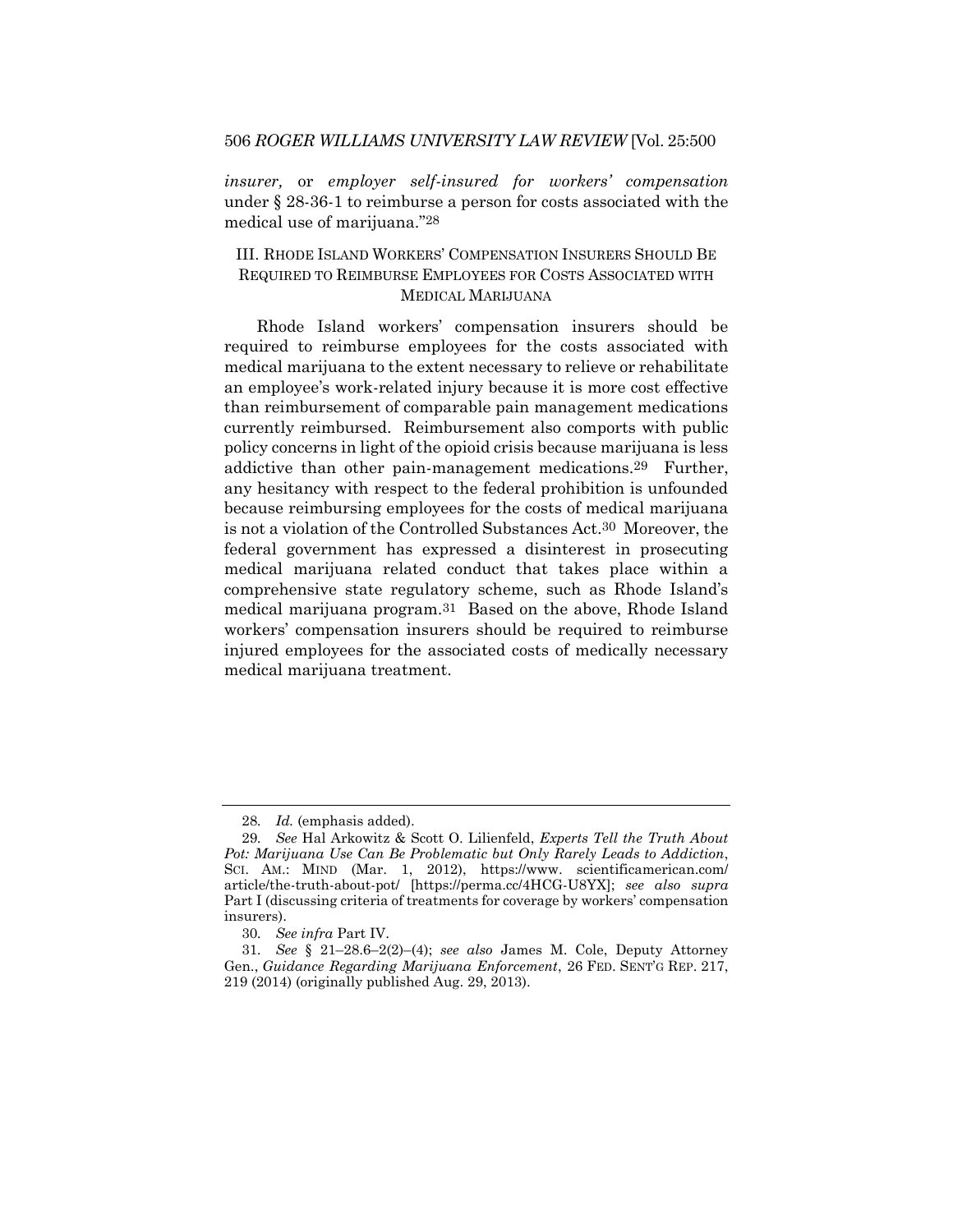### A. *Reimbursement of Medical Marijuana is More Cost-Effective than Other Pain Medications Currently Reimbursed by Rhode Island Workers' Compensation Insurers.*

Viewed in light of all surrounding circumstances, medical marijuana is more cost-effective than the average opioid prescription, making it a financially beneficial pain management substitute for insurers. Pain management refers to techniques used to lessen someone's pain. Pain management plays a large role in curing, rehabilitating, and relieving employees from the effects of work-related injuries. Techniques include physical therapy, medication, and surgical intervention.32 No matter the chosen route, employees partake in pain management practices to lessen the effects of their injuries with the goal that they will eventually return to work. The pain management technique employed, however, depends upon the nature of the injury and the type of pain experienced. Generally, pain is classified as either chronic or acute.33 Unlike chronic pain, which lasts more than six months and normally persists after an injury is fully healed, acute pain is short in duration and dissipates when the underlying cause has been cured.34 Prescription opioids and medical marijuana are two of the possible pain management methods available to patients for the treatment of chronic pain.

The average annual opioid prescription costs anywhere from \$2944 to \$5840 depending on the patient's daily dosage, which can range from two to four tablets daily.<sup>35</sup> When it comes to opioids, costs of weaning must also be taken into account given the addictive

<sup>32</sup>*. Pain Management: Non-Opioid Treatment*, AM. SOC. ANESTHESIOLOGISTS, https://www.asahq.org/whensecondscount/pain-manage ment/non-opioid-treatment/ [https://perma.cc/7GPU-L3DA] (last visited Apr. 8, 2020).

<sup>33</sup>*. Acute v. Chronic Pain*, CLEVELAND CLINIC (Jan. 26, 2017) <https://my.clevelandclinic.org/health/articles/12051-acute-vs-chronic-pain> [https://perma.cc/Q39Z-3JRK].

<sup>34</sup>*. Id*.

<sup>35</sup>*. Oxycodone*, CESAR (Oct. 29, 2013), [http://www.cesar.umd.edu/](http://www.cesar.umd.edu/cesar/drugs/oxycodone.asp) [cesar/drugs/oxycodone.asp](http://www.cesar.umd.edu/cesar/drugs/oxycodone.asp) [https://perma.cc/3EB2-Q4GV] ("A 40mg tablet [of OxyContin] (prescribed from a doctor) costs approximately  $$4 \dots$ . A typical dose prescribed by a physician ranges from two to four tablets daily."). This figure involves Oxycodone. Oxycodone is only one of many opioid prescriptions available to patients, so this figure may vary depending on the actual medication prescribed.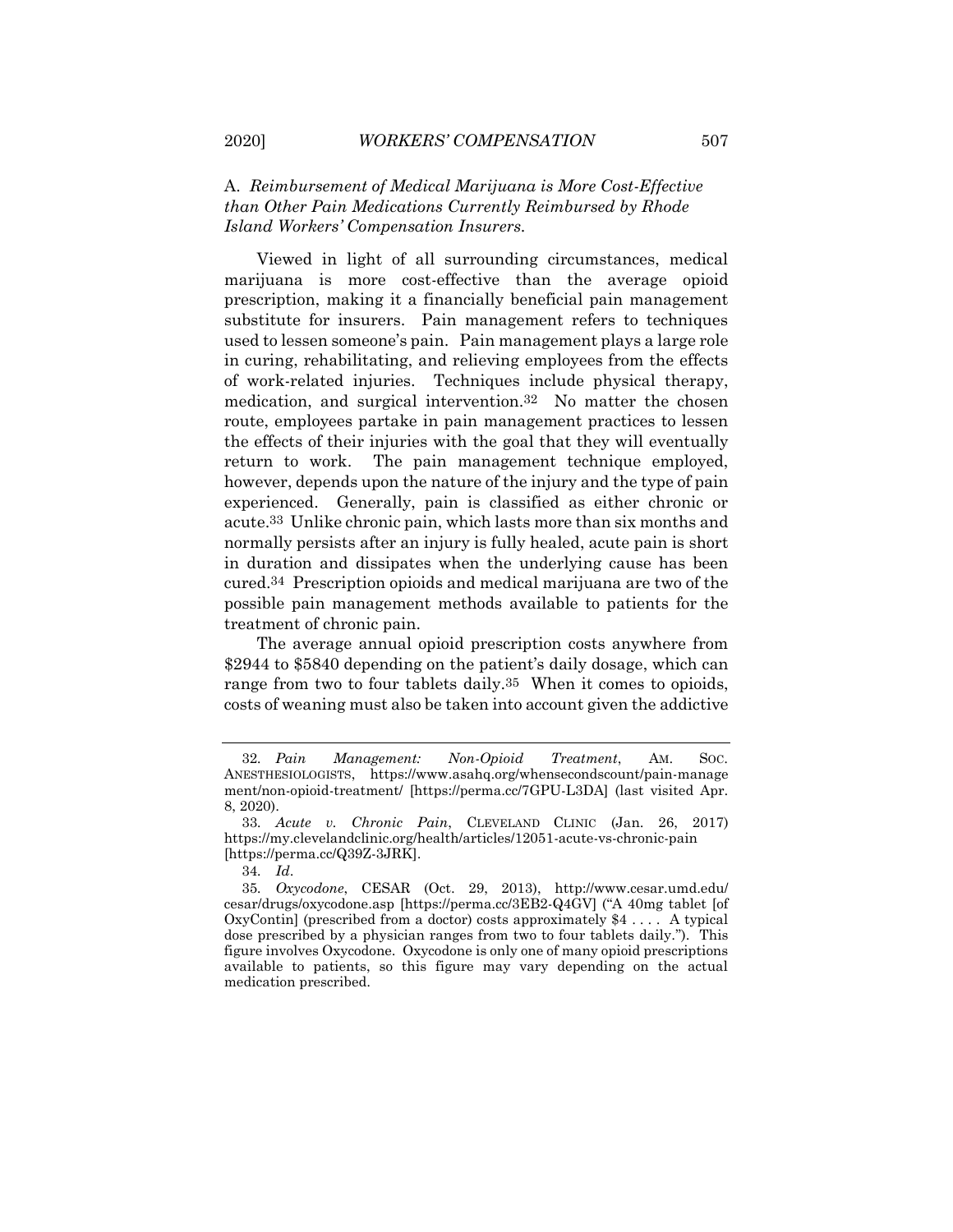nature of opioids and the fact that the excess cost of treatment for opioid use disorders can reach upwards of \$5000 yearly.36 Weaning is not only expensive, but also taxing on the employee as it often includes methadone treatment and psychological services.37 Untreated opioid use disorders are even more costly than weaning.38 For instance, the economic impact of untreated addiction is felt in the criminal justice system when judicial resources are expended in pursuit of rehabilitating addicts.39 It is also felt in the healthcare system, where addicted persons are treated for overdoses, and babies born dependent must be weaned.40 Most importantly here, it is felt by employers when previously injured employees return to the workforce less productive than before as a result of opioid use disorders.41 Because medical marijuana mitigates the risk of opioid use disorders and may even help patients undergoing withdrawals from opioid addiction, there are fewer weaning expenses and economic impacts on society.42

<span id="page-9-0"></span>In Rhode Island, the average cost of medical marijuana is roughly between \$255 and \$308 per ounce.43 However, under the

43*. The Average Cost of Marijuana by State*, OXFORD TREATMENT CTR. (Feb. 20, 2020), [https://www.oxfordtreatment.com/substance-abuse/marijuana/](https://www.oxfordtreatment.com/substance-abuse/marijuana/average-cost-of-marijuana/) [average-cost-of-marijuana/](https://www.oxfordtreatment.com/substance-abuse/marijuana/average-cost-of-marijuana/) [https://perma.cc/3ZZ4-KM8M]. Oxford's charts indicate that prices in Rhode Island vary anywhere from \$202 to \$424. *Id.*  Marijuana is sold by the gram; however, price conversion is simple—one ounce is roughly 28 grams. *See* Jeffery Stamberger, *Marijuana Prices and Sizes*,

<sup>36</sup>*. See Medications to Treat Opioids Use Disorder*, NAT'L INST. ON DRUG ABUSE, [https://www.drugabuse.gov/publications/research-reports/medications](https://www.drugabuse.gov/publications/research-reports/medications-to-treat-opioid-addiction/how-much-does-opioid-treatment-cost) [-to-treat-opioid-addiction/how-much-does-opioid-treatment-cost](https://www.drugabuse.gov/publications/research-reports/medications-to-treat-opioid-addiction/how-much-does-opioid-treatment-cost) [https://perma .cc/UY93-WSMU] (last visited Mar. 23, 2020).

<sup>37</sup>*. Id.*

<sup>38</sup>*. Id.*

<sup>39</sup>*. See id.*

<sup>40</sup>*. See id.*

<sup>41</sup>*. See id.*

<sup>42</sup>*. See* Beth Wiese & Adrianna, R. Wilson-Poe, *Emerging Evidence for Cannabis' Role in Opioid Use Disorder,* 3 CANNABIS & CANNABINOID RES. 179, 185 (2018). About 9% of marijuana users become addicted to marijuana; this includes both users for medical and recreational use. Nora D. Volkow et al., *Adverse Health Effects of Marijuana Use*, NEW ENG. J. MED., 2219, 2219 (2014). About 8–12% of opioid users become addicted; of this group about 4-6% transition to heroin use*. Opioid Overdose Crisis*, NAT'L INST. ON DRUG ABUSE (Feb. 2020), https://www.drugabuse.gov/drugs-abuse/opioids/opioid-overdosecrisis [https://perma.cc/JS5M-G3P2].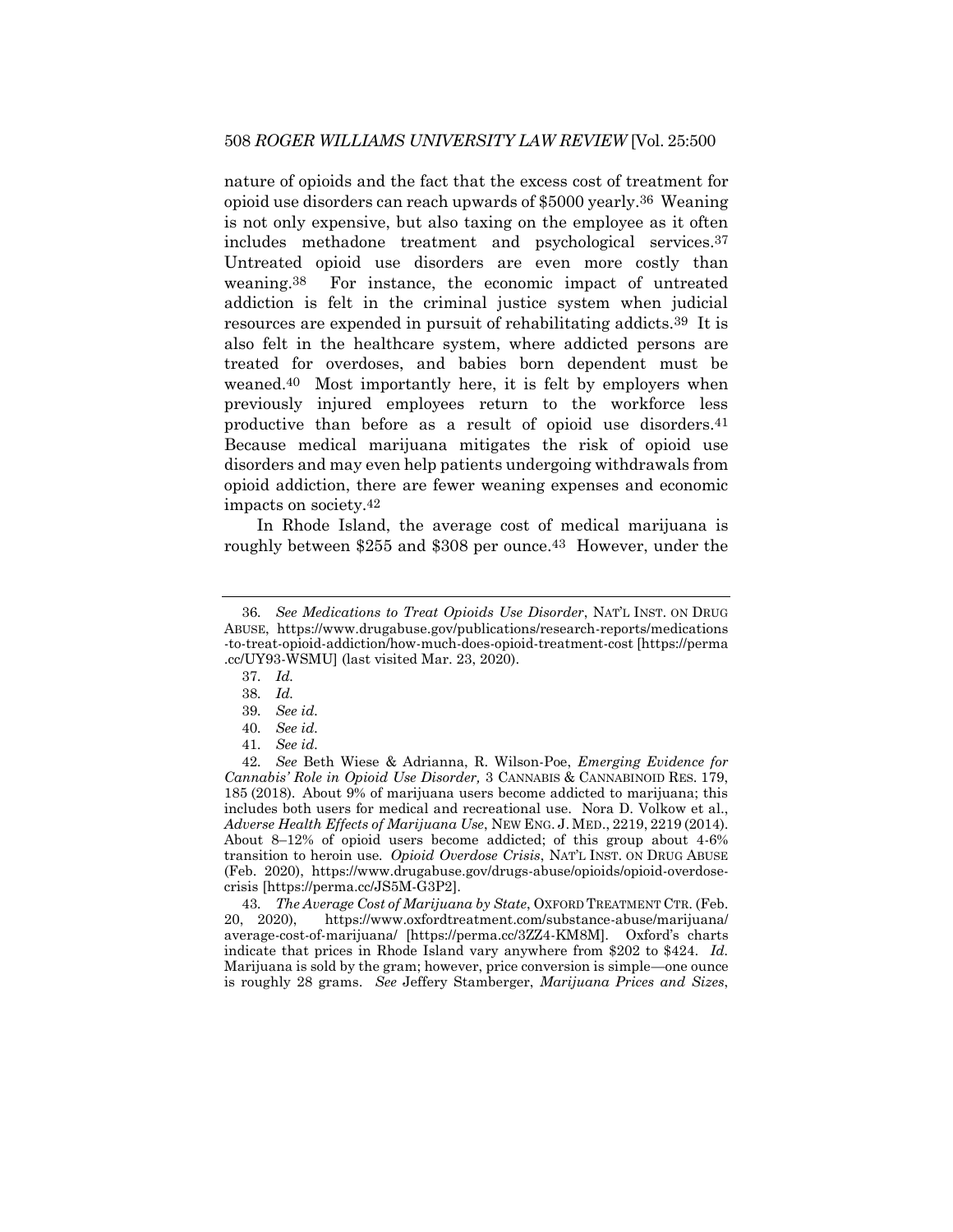Slater Act, a compassion center can only dispense 2.5 ounces to a patient within a fifteen-day period.44 With these dispensing limits, the most a workers' compensation insurer would be required to reimburse an employee for a medical marijuana prescription is somewhere between \$1275 and \$1540 per month.45 However, this maximum number may not be not reflective of the actual cost a workers' compensation insurer would have to pay per month.46 One study showed that the average individual dosage of marijuana for pain is one to two marijuana cigarettes per day, with each cigarette containing 0.5 grams of marijuana.47 Thus, an employee would use anywhere from fifteen to thirty grams of marijuana per month, which roughly translates to 0.5 to 1 ounce per month.<sup>48</sup> Applying Rhode Island's average cost per ounce, a workers' compensation insurer would reimburse an average of \$127 to \$308 per month for an employee, yielding a yearly cost of \$2613.49 Given these figures, the average medical marijuana prescription is significantly less expensive than an opioid prescription. In a business where cash is king, any saved expense is beneficial for insurers, making medical marijuana a great option when compared with opioids. The numbers speak for themselves—medical marijuana is a more costeffective pain medication and is ultimately less expensive for insurers when compared with opioids. Because the cost of the average medical marijuana prescription is lower than that of opioids and there is no cost of weaning associated with marijuana

<span id="page-10-0"></span>MEDICAL MARIJUANA, INC. (Oct. 9, 2019), https://www.medical marijuanainc.com/marijuana-sizes-prices/ [https://perma.cc/5ATE-KFSZ].

<sup>44.</sup> 21 R.I. GEN. LAWS § 21–28.6–12(g)(1).

<sup>45.</sup> Calculated by multiplying the average price per ounce by two and a half  $(2.5)$  (as that is the maximum prescription for a fifteen-day period) and then multiplying that by two (2), as there are two (2) fifteen-day periods within a month.

<sup>46</sup>*. See* Kevin P. Hill, *Medical Marijuana for Treatment of Chronic Pain and Other Medical and Psychiatric Problems: A Clinical Review,* 313 JAMA 2474, 2481 (2015) (suggesting the amount of marijuana that a person would ingest daily would be a cheaper alternative to other, opioid-based solutions).

<sup>47</sup>*. Id.*

<sup>48</sup>*. See id.*

<sup>49.</sup> This figure was calculated by multiplying the lowest average prescription price (0.5 oz/\$127.50) by twelve months and then multiplying the highest average prescription price (1 oz/\$308) by twelve months and then averaging the two.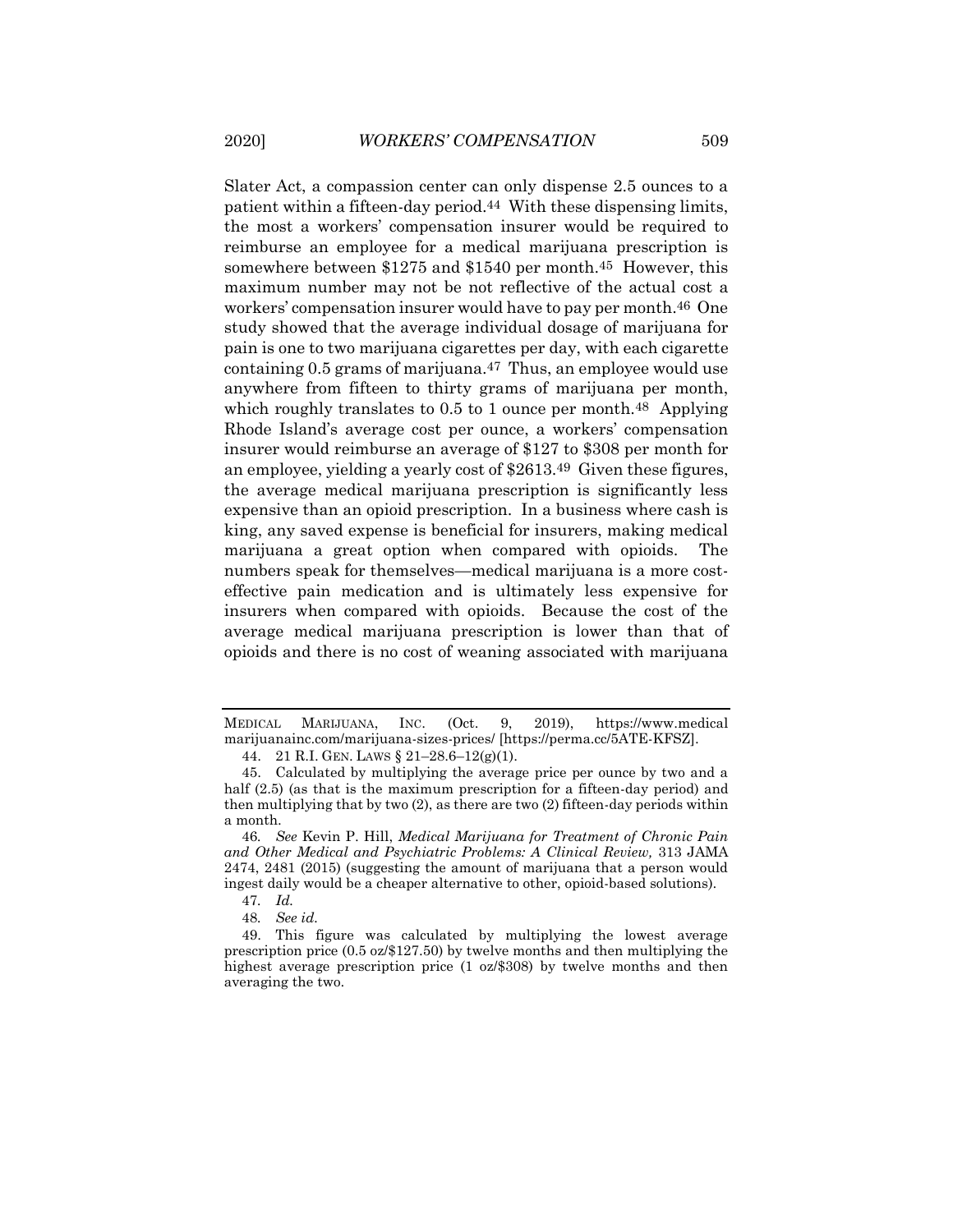use, any argument that the financial impact of reimbursement will overburden workers' compensation insurers is without force.

Insurers fear that by reimbursing medical marijuana, more injured employees will seek reimbursement and drive up the cost for insurers through a flood of claims.50 This argument is unsupported because the pool of individuals eligible for medical marijuana reimbursement associated with workers' compensation injuries is so small that there will hardly be an uptick in employees seeking reimbursement; thus, the cost of reimbursement will be low. Before reimbursement is even considered, the employee must first qualify under the Slater Act, meaning that she must establish one of the qualifying conditions and be certified by a practitioner.51 Then, the injured employee must also fulfill the statutory requirements prescribed under the Rhode Island Workers' Compensation Act. She would have to prove a work-related injury, that she is disabled from her regular duties at work, and that medical marijuana is necessary to cure, relieve, or rehabilitate the effects of her work-related injury.52 Considering these parameters, the universe of employees who will seek reimbursement for the cost of medical marijuana would be lower than expected.53 As such, any fears of the compensation floodgates opening are unwarranted. Because the requirements for reimbursement would be considerable and take place under a heavily regulated system, the number of employees actually eligible would be relatively small and already included in the pool of employees receiving alternative pain management medications, such that workers' compensation insurers' costs would remain low.

<sup>50</sup>*. See* Lynch, *supra* note 1; Mark Kraemer, *How Do You Handle Medical Marijuana Treatment for WorkComp Claims?*, MINN. COMP ADVISOR (Mar. 13, 2017), http://www.minnesotacompadvisor.com/resource-center/blog/entryid/ 1110/how-do-you-handle-medical-marijuana-treatment-for-workcomp-claims [https://perma.cc/E7KE-3BFR].

<sup>51.</sup> 21 R.I. GEN. LAWS § 21-28.6-3(7).

<sup>52.</sup> 28 R.I. GEN. LAWS § 28-33-5.

<sup>53</sup>*. See* R.I. DEP'T OF HEALTH, 2019 MEDICAL MARIJUANA PROGRAM REPORT TO THE RHODE ISLAND GENERAL ASSEMBLY 1 (2019). According to the Rhode Island Department of Health, there were 17,994 active registered patients participating in the state's Medical Marijuana Program as of December 31, 2019. *Id.*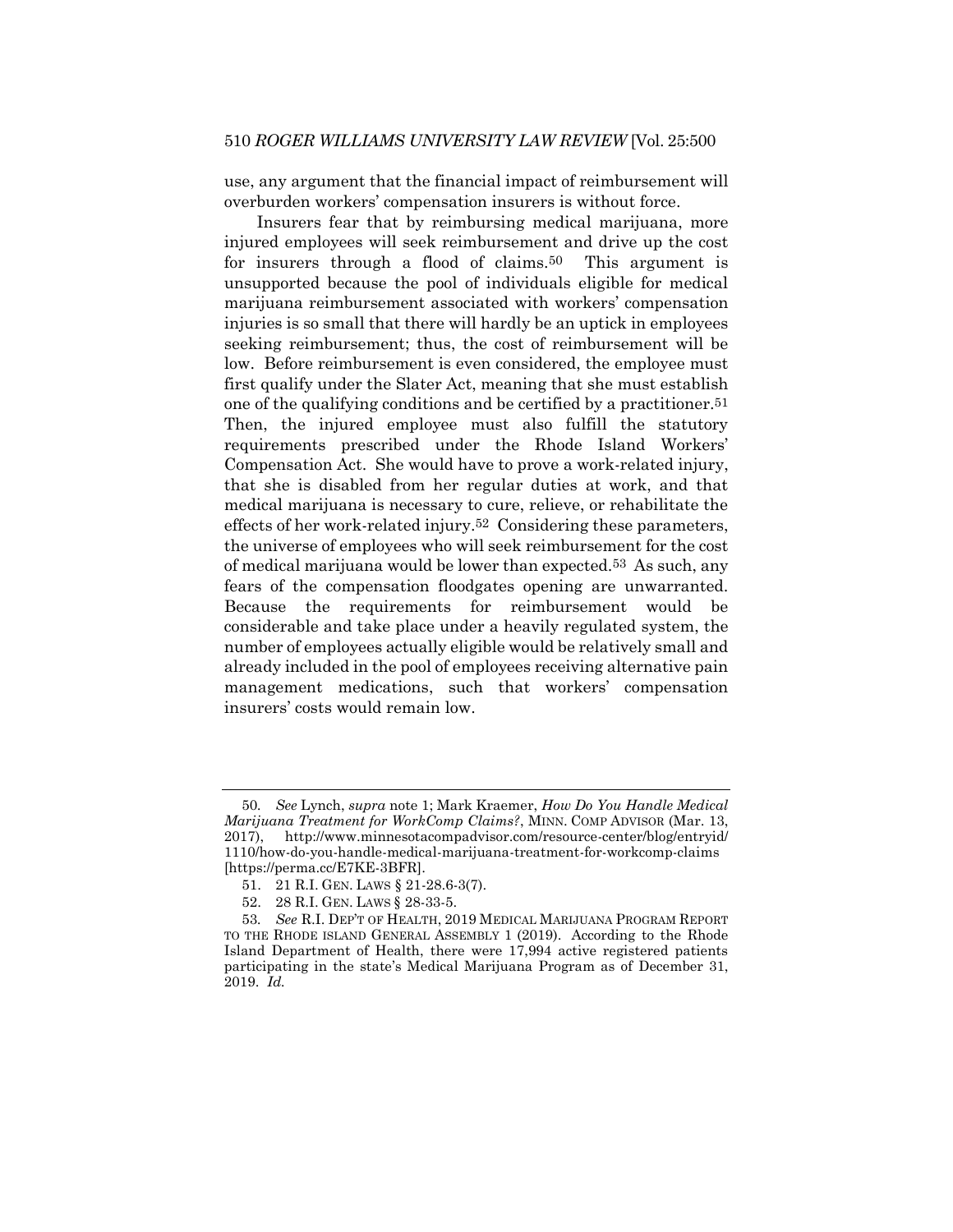## B. *Requiring Rhode Island Workers' Compensation Insurers to Reimburse Employees for the Cost of Medical Marijuana Favors Public Policy in Light of the Opioid Crisis.*

Reimbursing the costs of medical marijuana in the context of workers' compensation is favorable in light of the opioid crisis because it would reduce the number of injured employees on opioids, in turn reducing the number of employees who become addicted to opioids. Prescribing medical marijuana in lieu of other pain management medications furthers the public agenda of combatting the opioid crisis. Opioid abuse has run rampant in the United States for several years, claiming hundreds of thousands of victims.54 Since the early 2000s, close to 220,000 Americans have died as a result of opioid abuse, which has spawned a need for alternative methods in pain management practices.55 Opioid use disorder is especially prevalent in the realm of workers' compensation, given that injured employees often are prescribed pain management medications in conjunction with their workrelated injuries.56 Many workers' compensation insurers report that over fifty percent of claimants who have lost time out of work as a result of their injuries have been prescribed opioids, which indicates a drastic overprescribing rate in workers' compensation.57 In light of the opioid crisis, insurers, medical professionals, and patients have looked for other suitable pain-management options, including less-potent anti-inflammatory medications, costly physical therapy, and more invasive treatments like spinal cord injections.58 However, none of the above-mentioned options work as well as opioids.59 Thus there is a need for a better, safer alternative.

<sup>54.</sup> James G. Hodge, Jr. et al., *From Opioids to Marijuana: Out of the Tunnel and into the Fog,* 67 KAN. L. REV. 879, 882 (2019).

<sup>55</sup>*. See id.*

<sup>56</sup>*. See* JOSEPH PADUDA, PRESCRIPTION DRUG MANAGEMENT IN WORKERS' COMPENSATION: THE FIFTEENTH ANNUAL SURVEY REPORT 8 (2018), https://comppharma.com/wp-content/uploads/2018/07/2018-CompPharma-Rx-Drug-Mng-Survey-Public.pdf [https://perma.cc/BU3L-3V5M].

<sup>57</sup>*. Id.*

<sup>58.</sup> Hodge, *supra* note 54, at 889.

<sup>59</sup>*. See id.*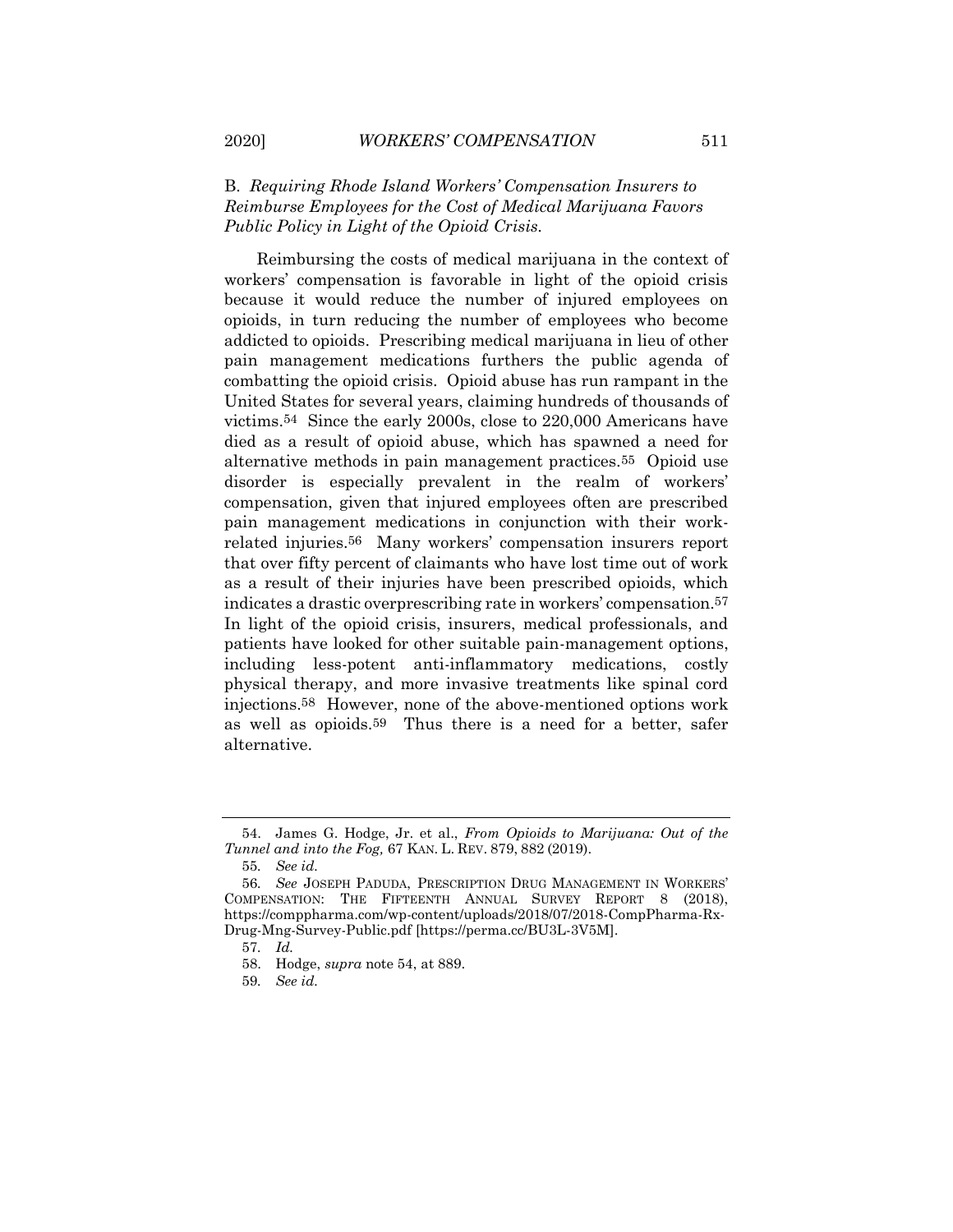#### 512 *ROGER WILLIAMS UNIVERSITY LAW REVIEW* [Vol. 25:500

Marijuana is proven to be an effective treatment for various chronic pain conditions.60 There have been several clinical studies analyzing the efficacy of medical marijuana in treating pain, most of which have found it to be beneficial.61 An article evaluating various scientific studies regarding the efficacy of medical marijuana in relieving pain established that all studies examined found significant pain relief.62 Moreover, scientific studies have found that marijuana may actually be superior to opioids in alleviating pain symptoms.63 States which have legalized medical marijuana saw a drop in opioid-related prescriptions, indicating that patients previously prescribed opioids found medical marijuana to be a suitable substitute.64 Aside from its effectiveness as a pain-reliver, marijuana has also been beneficial in treating opioid use disorder during the weaning process.65 Not only is medical marijuana an adequate pain management substitute for injured employees, it is also a potential tool to combat the opioid crisis.66

Resistance from insurers to routine medical marijuana use for pain-management purposes stems in part from the lack of information concerning the long-term side effects associated with usage.<sup>67</sup> Information regarding side effects of short-term use, however, is more readily available.<sup>68</sup> Those short-term effects include impairment to cognitive functions, drowsiness, and

61. Nguyen, *supra* note 60 at 73.

62*. Id.*

63. Jorge Manzanares et al., *Role of the Cannabinoid System in Pain Control and Therapeutic Implications for the Management of Acute and Chronic Pain Episodes*, 4 CURRENT NEUROPHARMACOLOGY 239, 248 (2006).

64. Hodge, *supra* note 54, at 893.

- 65*. Id.* at 897.
- 66*. See id.*
- 67*. See* Volkow et al., *supra* note 42, at 2222–23.
- 68*. See* Hodge, *supra* note 54, at 893.

<sup>60</sup>*. Id.* at 893 ("In 2017, the National Academies found 'substantial evidence' that marijuana (and its subcomponents) can also help alleviate chronic pain."); Annie Bach Yen Nguyen, *The Alternative to Opioids: Marijuana's Ability to Manage Pain Caused by Injuries Sustained in the National Football League,* 19 TEX. REV. ENT. & SPORTS L. 63, 72 (2019). Marijuana comes from the cannabis plant which contains various natural compounds called cannabinoids. Nguyen, *supra* at 72. Two cannabinoids found in the cannabis plant are "delta-9-tetrahydrocannabinol ('THC') and cannabidiol ('CBD')." *Id.* While THC is known to have psychoactive effects on the user, CBD does not. *Id.*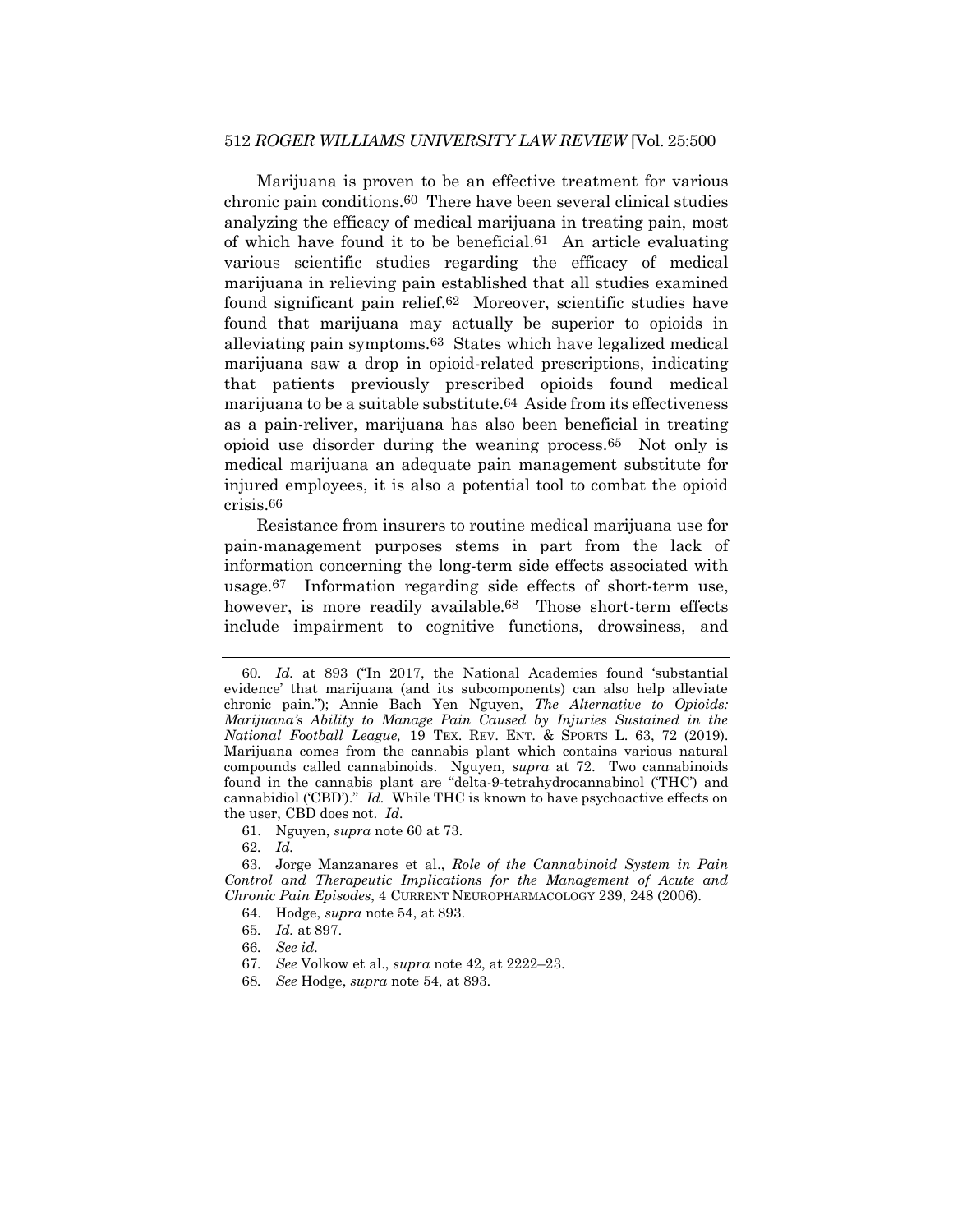confusion.69 There is evidence that extended medical marijuana use may lead to various respiratory diseases or psychosis.70 However, when compared with the long-term side effects of opioid use—which include bowel obstruction caused by chronic constipation, sleep-disordered breathing, increased risk of fractures, and risk of addiction—the long-term effects of marijuana use are much more palatable.71

Requiring Rhode Island workers' compensation insurers to reimburse employees for out-of-pocket costs associated with medical marijuana will save insurers money. In addition, medical marijuana is a better alternative to other pain-management medications—it is less expensive, less addictive, and overall a potential solution to the opioid crisis, making it a viable substitute given public policy concerns. Any argument that cost or healthrelated effects inhibits reimbursement is without merit. Not only is reimbursement more cost-effective for insurers, it is better for injured employees and, therefore, a better alternative overall.

#### IV. ADDRESSING THE FEDERAL PROHIBITION

In 1970, the federal Controlled Substances Act (CSA) was introduced under the Nixon Administration as a way of streamlining all federal laws related to drug enforcement.<sup>72</sup> The CSA classifies controlled substances into one of five schedules.73 Schedule determinations are based on the drug's "accepted medical uses, potential for abuse, and psychological and physical effects on the body."74 Marijuana is currently classified as a Schedule I drug,

<sup>69</sup>*. Id.* at 893–94; Ramsin Benyamin et al., *Opioid Complications and Side Effects*, 11 PAIN PHYSICIANS S105, S105 (2008). Although there are short-term side effects associated with marijuana use, those symptoms are more tolerable than the short-term side effects of opioid use, which include "sedation, dizziness, nausea, vomiting, constipation, physical dependence, tolerance, and respiratory depression." Benyamin et al., *supra* at S105.

<sup>70.</sup> Hodge, *supra* note 54, at 894.

<sup>71.</sup> AnGee Baldini et al., *A Review of Potential Adverse Effects of Long-Term Opioid Therapy: A Practitioner's Guide*, 14 PRIMARY CARE COMPANION FOR CNS DISORDERS (June 14, 2012).

<sup>72</sup>**.** Fern L. Kletter, Annotation, *Construction and Application of the Controlled Substances Act, 21 [U.S.C.A.](https://advance.lexis.com/document/?pdmfid=1000516&crid=90eee488-e1cc-4fb3-b7a6-5c00a5c8b381&pddocfullpath=%2Fshared%2Fdocument%2Fanalytical-materials%2Furn%3AcontentItem%3A5MX7-RTM0-01X1-S16B-00000-00&pddocid=urn%3AcontentItem%3A5MX7-RTM0-01X1-S16B-00000-00&pdcontentcomponentid=338920&pdteaserkey=sr0&pditab=allpods&ecomp=wpnqk&earg=sr0&prid=468260ca-4a57-4f4f-a5c4-f19f7831c0e1) §§ 801 et seq.—U.S. Supreme Court Cases* 30 A.L.R Fed. 2d. 137, § 2 (2008).

<sup>73</sup>*. Id.*

<sup>74</sup>*. Id.*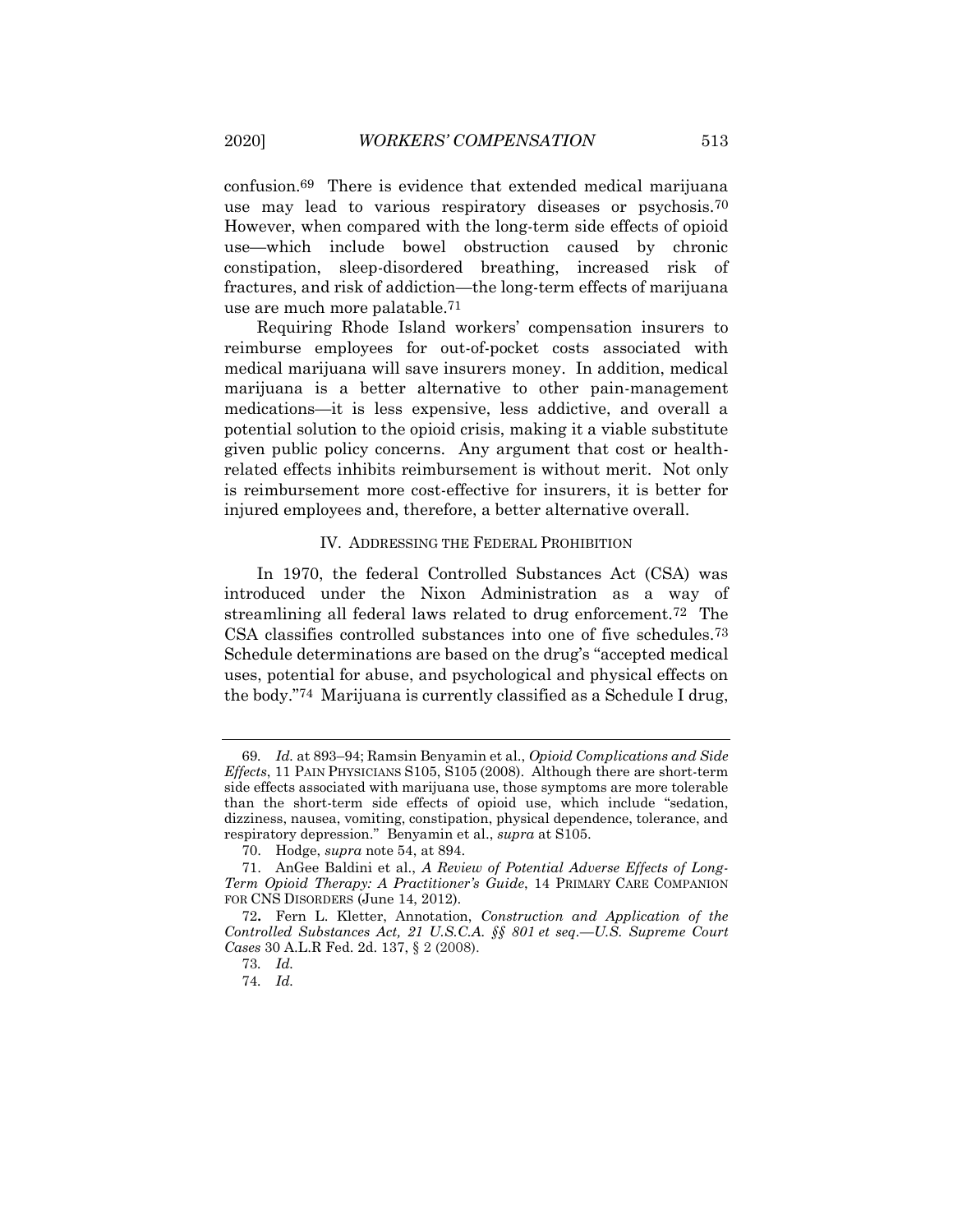meaning that under the CSA, marijuana has "a high potential for abuse," "no current accepted medical use in treatment in the United States," and is not safe to use under medical supervision.75 Although marijuana is classified as a Schedule I drug under the CSA, there are several notable declassification movements, given the wealth of contrary scientific research and the abundance of states that have legalized marijuana for medical and recreational uses.76 The CSA defines several unlawful acts related to controlled substances that are punishable at various levels, depending on the schedule of the controlled substance at issue.77 Prohibited acts include "manufactur[ing], distribut[ing], or dispens[ing], or possess[ing] with the intent to manufacture, distribute, or dispense, a controlled substance."78 Thus, in order to be prosecuted under the CSA, an individual would have to commit one of the abovedefined offenses.

In 2013, James M. Cole, then-Deputy Attorney General at the United States Department of Justice, issued a memorandum (the Cole Memo) to all United States Attorneys on the subject of marijuana enforcement under the CSA.79 The Cole Memo reiterates the guidance articulated in the Department of Justice's earlier Ogden memorandum that, going forward, due to its limited financial resources, the Department of Justice only would focus on

<sup>75.</sup> 21 U.S.C. § 812(b)(1), (c)(I)(c)(10) (2018); *contra* Hodge, *supra* note 54, at 893 (stating that medical marijuana is known as an effective treatment for various illnesses according to the National Academies, which in 2017 found there was substantial evidence that medical marijuana is effective in alleviating chronic pain, indicating that there is an accepted use in treatment in the United States and that it is safe to use under medical supervision (citing NAT'L ACADS. OF SCIS. ENG'G, & MED. THE HEALTH EFFECTS OF CANNABIS AND CANNABINOIDS: THE CURRENT STATE OF EVIDENCE AND RECOMMENDATIONS FOR RESEARCH 87–90 (2017)).

<sup>76</sup>*. See, e.g.*, Strengthening the Tenth Amendment Through Entrusting States Act, S. 3032, 115th Cong. (2018). Senator Elizabeth Warren and Senator Cory Gardner introduced the STATES Act to expressly exempt cannabis use in legalized states from federal prosecution. President Trump has expressed support of the bill.

<sup>77.</sup> 21 U.S.C. § 841(a).

<sup>78.</sup> § 841(a)(1). Punishable offenses also include "creat[ing], distribut[ing], or dispens[ing], or possess[ing] with intent to distribute or dispense, a counterfeit substance." § 841(a)(2).

<sup>79</sup>*. See* Cole, *supra* note 31, at 217.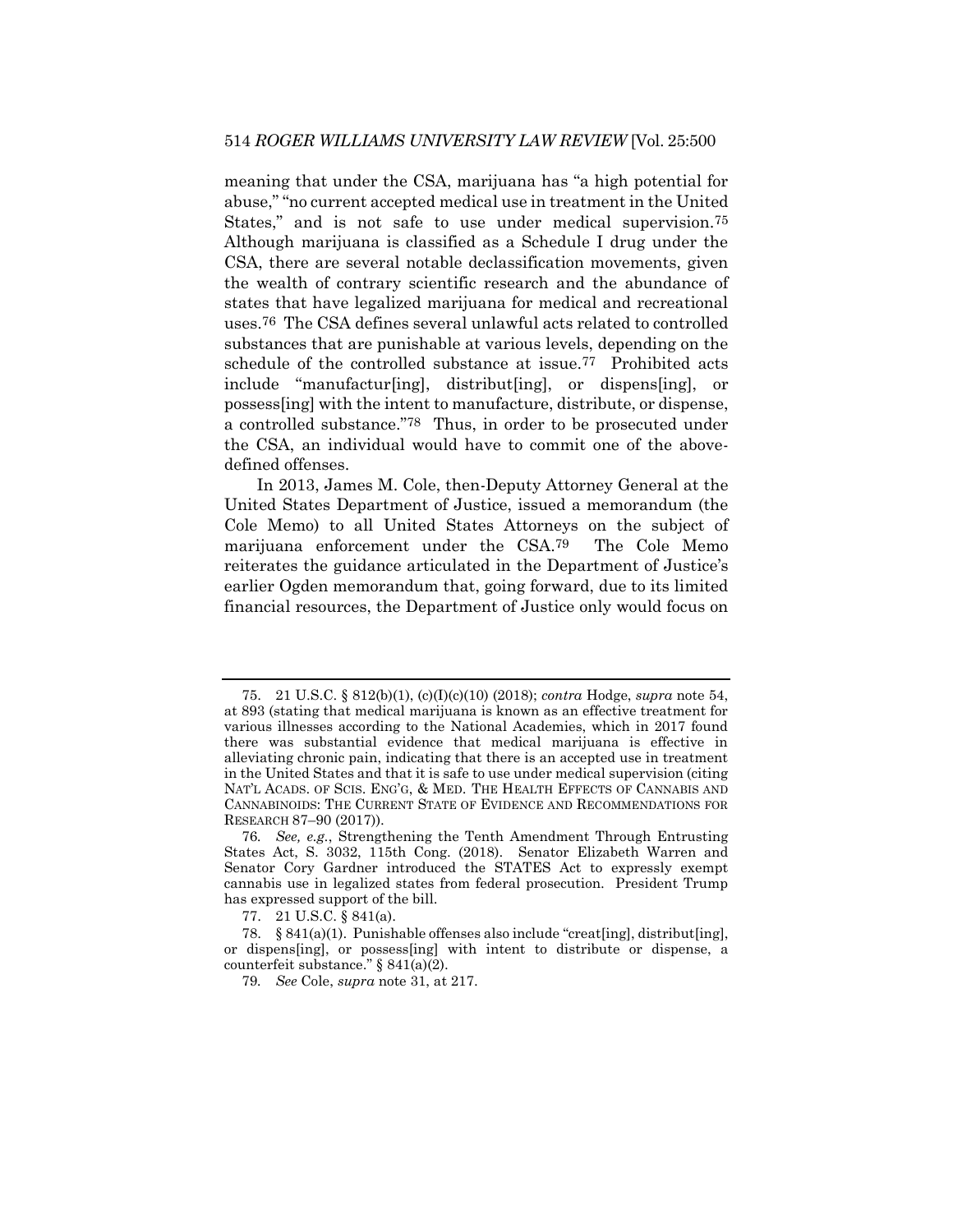eight areas of marijuana-related enforcement.80 Enforcement areas include:

[1] Preventing the distribution of marijuana to minors; [2] Preventing revenue from the sale of marijuana from going to criminal enterprises, gangs, and cartels; [3] Preventing the diversion of marijuana from states where it is legal under state law in some form to other states; [4] Preventing state-authorized marijuana activity from being used as a cover or pretext for the trafficking of other illegal drugs or other illegal activity; [5] Preventing violence and the use of firearms in the cultivation and distribution of marijuana; [6] Preventing drugged driving and the exacerbation of other adverse public health consequences associated with marijuana use; [7] Preventing the growing of marijuana on public lands and the attendant public safety and environmental dangers posed by marijuana production on public lands; and [8] Preventing marijuana possession or use on federal property.81

Outside these eight core areas, the Cole Memo stated that the Department of Justice will defer to state or local authorities, confirming that there is no federal intention to prosecute outside of the defined areas.82 Moreover, the Cole Memo afforded deference to state and local governments in states which have legalized marijuana in some form under comprehensive regulatory systems, as these systems effectively eliminate threats to the general public welfare that might arise from marijuana operations.<sup>83</sup>

At the outset of the Trump Administration, then-Attorney General Jefferson B. Sessions III released a subsequent memorandum (the Sessions Memo) which stated that United States attorneys should continue to prosecute all marijuana-related offenses.84 However, several United States Attorney's offices have

<sup>80</sup>*. Id.*

<sup>81</sup>*. Id.* at 217–18.

<sup>82</sup>*. See id*.

<sup>83</sup>*. Id.* at 218–19.

<sup>84.</sup> Memorandum from Jefferson B. Sessions, III, Attorney Gen. on Marijuana Enforcement to all U.S. Attorneys (Jan. 4, 2018), https://www.justice.gov/opa/press-release/file/1022196/download [https:// perma.cc/PFP6-X57S].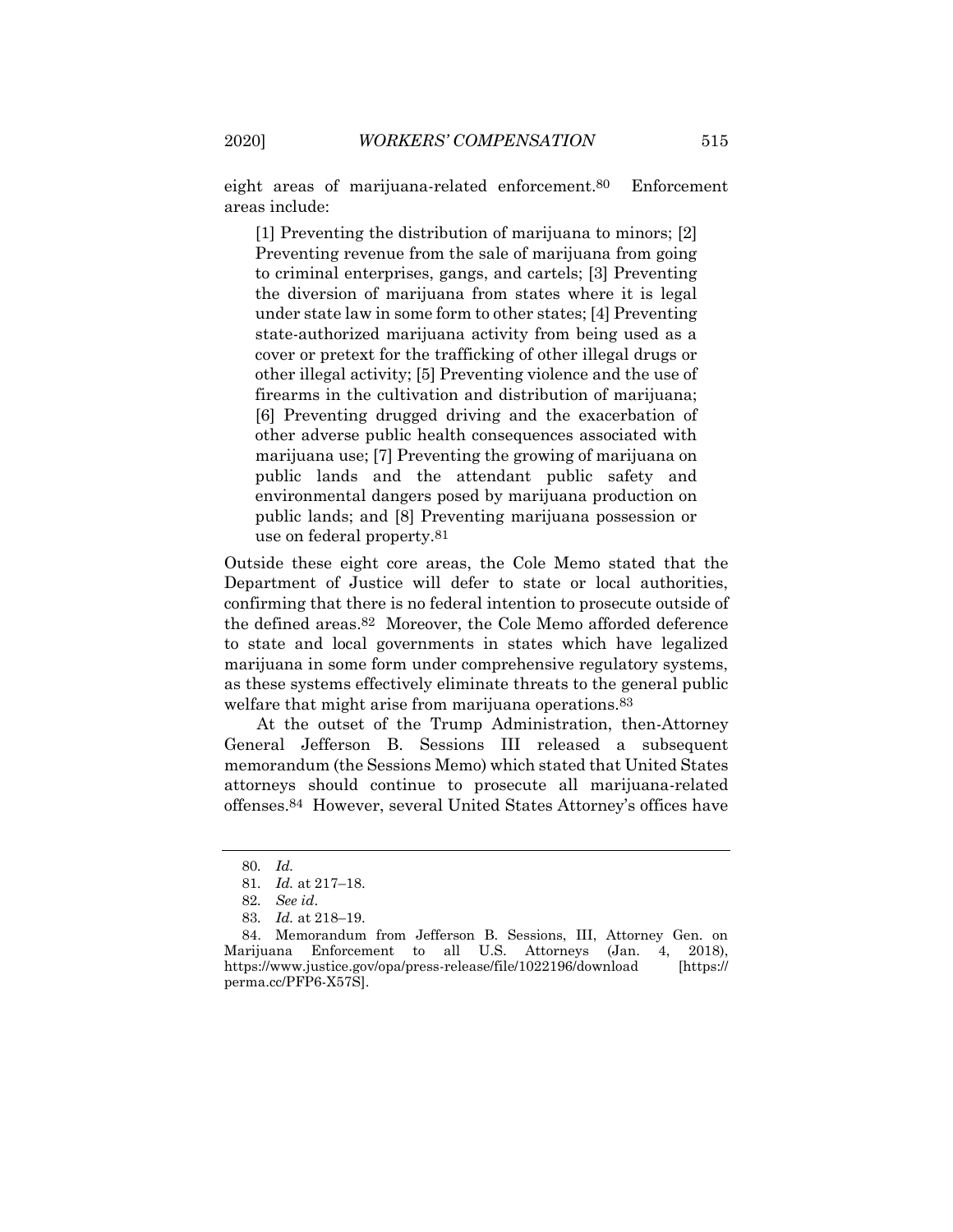responded with statements that they will continue to follow the guidance in the Cole Memo, meaning that they will not prosecute outside the eight areas of enforcement detailed therein, potentially because there is neither the funding nor the desire to prosecute outside of those areas.85 Furthermore, the Rohrabacher-Blumenauer Amendment to the federal Omnibus Spending Bill, which became law in 2014, prohibits the Department of Justice from spending funds to interfere with the implementation of state medical marijuana laws.86

## A. *There is No Credible Threat of Federal Prosecution Under the Controlled Substances Act Because Reimbursing Employees for Medical Marijuana is Not Prohibited Conduct.*

Those opposed to requiring Rhode Island workers' compensation insurers to reimburse employees for expenses related to medical marijuana point out that marijuana is still prohibited under the CSA,87 thus raising a possible threat of federal prosecution. However, this argument lacks merit because such reimbursements do not fall within the scope of the CSA, which punishes enumerated crimes such as the manufacture, dispensation, possession, or distribution of marijuana.88 One New Jersey workers' compensation court judge, in response to a similar argument, stated: "Certainly I don't understand how [an insurance] carrier, who will never possess, never distribute, never intend to distribute these products, who will nearly [sic] sign a check into an attorney's trust account is in any way complicit with the distribution of illicit narcotics."89 Insurers who reimburse employees for medical marijuana would not be manufacturing marijuana, they would not be dispensing or distributing marijuana, nor would they even be in possession of marijuana.<sup>90</sup> Further, insurers would only be issuing a reimbursement check, for a certain

<sup>85.</sup> Lawrence O. Gostin et al., Opinion, *Enforcing Federal Drug Laws in States Where Medical Marijuana is Lawful*, 319 JAMA 1435, 1436 (2018).

<sup>86.</sup> Consolidated Appropriations Act, 2019, Pub. L. No. 116–6, § 537, 133 Stat. 13, 138.

<sup>87.</sup> Lynch, *supra* note 1.

<sup>88.</sup> 21 U.S.C. § 841(a) (2018).

<sup>89.</sup> Transcript of Record at 11, McNeary v. Freehold Township, No. 2007– 10498, 2008–8094, 2014–10233 (N.J. Workers' Comp. Ct. June 28, 2018).

<sup>90</sup>*. Id.*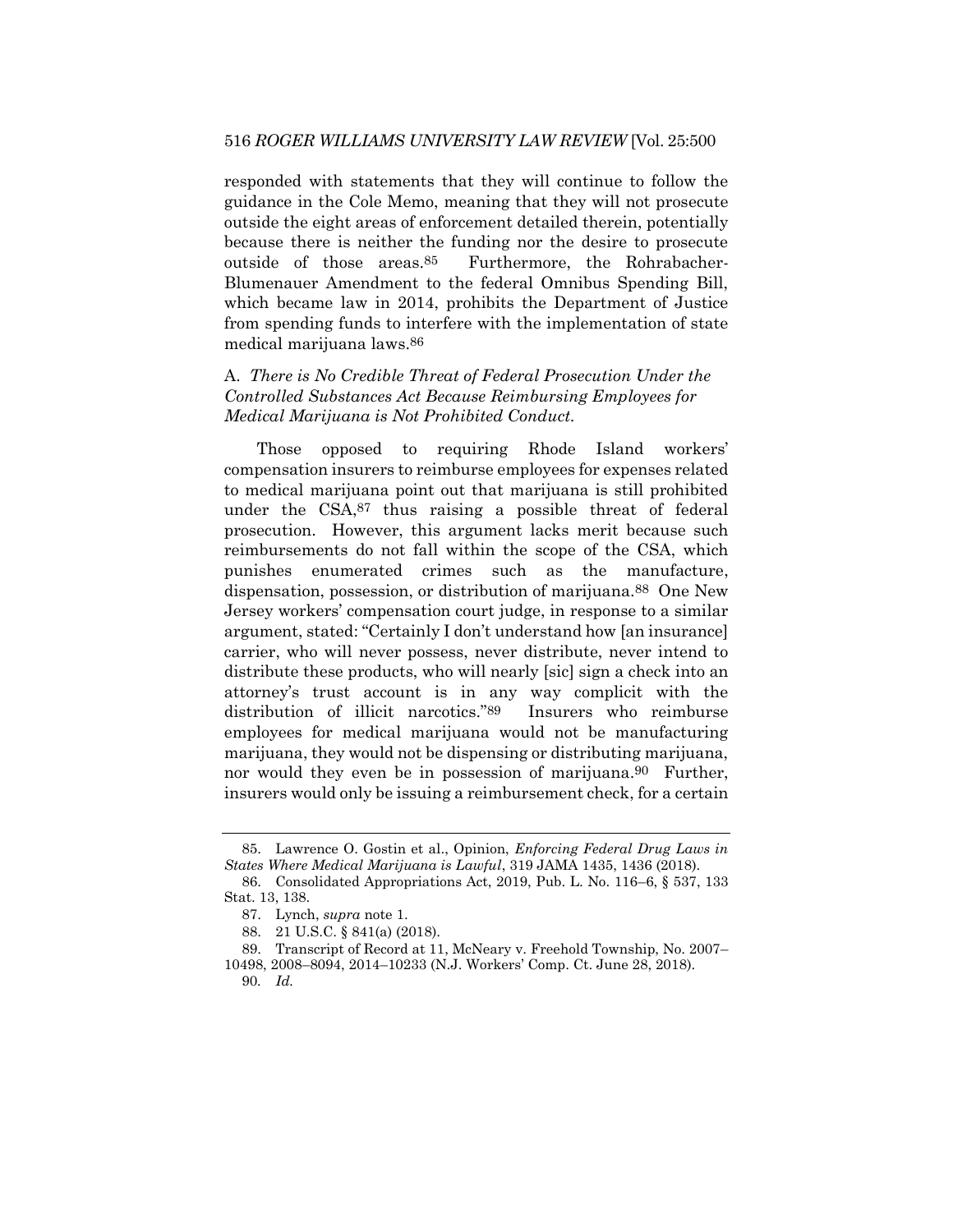amount, to the injured employee. Insurers would have no involvement in the employee's certification and registration in the medical marijuana program, as that comes under the responsibility of a medical practitioner.91 Because workers' compensation insurers would be committing no unlawful act under the CSA, the argument that federal prosecution is a bar to reimbursement fails on its face.

A dissenting opinion by Justice Joseph M. Jabar of the Maine Supreme Judicial Court in the case of *Bourgoin v. Twin Rivers Paper Co.* provides an example of the changing attitude towards the argument that federal prosecution is an obstacle to reimbursement.92 The dissent concludes that because the CSA only prohibits the manufacture, dispensation, possession, and distribution of marijuana, insurers do nothing wrong by reimbursing an employee for the associated costs of marijuana.93 Hence, there is no conflict with the CSA because no prohibited conduct takes place.94 As described above, the insurer simply signs a check and does nothing else. The dissent rejected the majority's argument that although the insurer would not actually partake in prohibited conduct, it would be aiding and abetting the employee's possession.95 The dissent found this argument unpersuasive because a prosecutor would never be able to prove that the insurer had the requisite mens rea to prove the offense of aiding and abetting.96

Even if there was some violation for which insurers could be prosecuted under the CSA, the eight enforcement priorities detailed in the Cole Memo indicate that an attempted prosecution is highly unlikely.97 Although the Cole Memo is no longer authoritative on the subject, the fact remains that the Department of Justice is limited in the manner in which it may allocate funds for marijuana

<sup>91.</sup> 21 R.I. GEN. LAWS § 21-28.6-3(30).

<sup>92</sup>*. See* Bourgoin v. Twin Rivers Paper Co., 187 A.3d 10, 24 (Me. 2018) (Jabar, J., dissenting).

<sup>93</sup>*. Id.*

<sup>94</sup>*. Id.*

<sup>95</sup>*. Id.* at 25.

<sup>96</sup>*. Id.*

<sup>97</sup>*. See* Cole, *supra* note 31, at 217–18.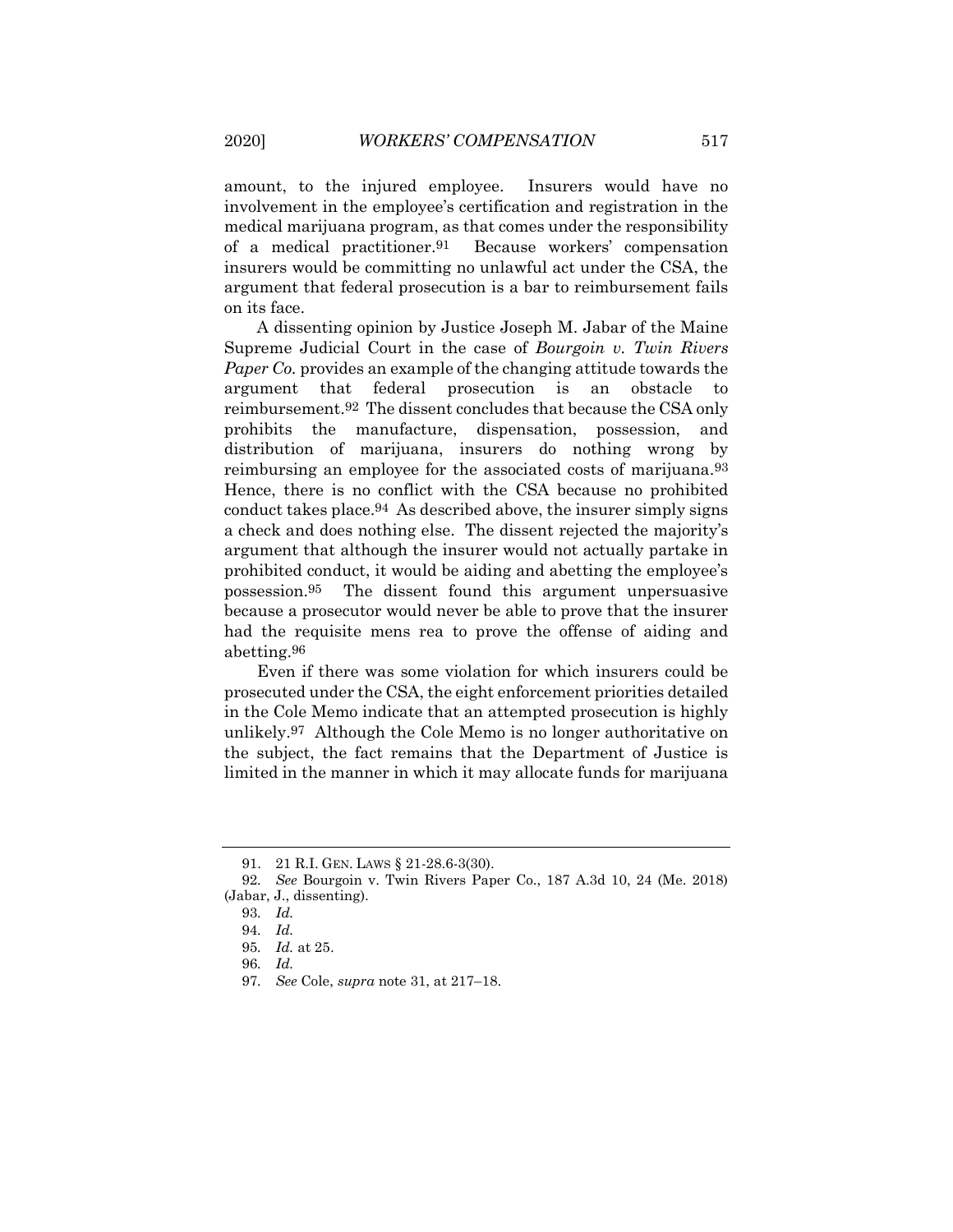enforcement;98 accordingly, some United States Attorneys have focused prosecution efforts on larger areas of concern, such as preventing distribution to minors, marijuana diversion, and revenue going to criminal enterprises, gangs, and cartels.99 In the Cole Memo, which many United States Attorneys still follow, reimbursement of costs to a qualified state medical marijuana program patient is not an identified enforcement area.100 Moreover, reimbursement would only occur where an employee qualifies under the extensive requirements outlined in both the Slater Act and the Rhode Island Workers' Compensation Act. The reimbursement of costs associated with medical marijuana in the workers' compensation context is the exact type of activity where the federal government, under the Cole Memo, was instructed to give deference to state authorities.101 Only under a comprehensive scheme of regulatory measures are injured employees even able to access medical marijuana. Employee access to medical marijuana is further restricted based upon the quantities legally allowed under the Slater Act, essentially eliminating any potential for abuse.102 Thus, reimbursement for such state-sanctioned marijuana use is exactly the type of permissible activity alluded to in the Cole Memo.103

### B. *Where States Have Affirmatively Required Workers' Compensation Insurers to Reimburse the Expenses Associated with Medical Marijuana, No Prosecutions have Resulted.*

Several states have affirmatively required workers' compensation insurers to reimburse employees for the costs of medical marijuana on the premise that the federal government has no basis for prosecution because insurers commit no crime in

<sup>98</sup>*. See* Tom Angell, *Congress Votes to Stop Feds from Enforcing Marijuana Laws in Legal States*, FORBES (June 20, 2019, 5:37 PM), https://www.forbes.com/sites/tomangell/2019/06/20/congress-votes-to-blockfeds-from-enforcing-marijuana-laws-in-legal-states/#6687974a4b62 [https:// perma.cc/K5QJ-BA3H].

<sup>99.</sup> Gostin et al., *supra* note 85, at 1436; *see also* Cole, *supra* note 31, at 217–18.

<sup>100</sup>*. See* Cole, *supra* note 31, at 217–18.

<sup>101</sup>*. See id.* at 218–19.

<sup>102.</sup> 21 R.I. GEN. LAWS § 21-28.6-12(g)(1); *see also supra* notes [43](#page-9-0)–[49](#page-10-0) and accompanying text.

<sup>103</sup>*. See* Cole, *supra* note 31, at 218–19.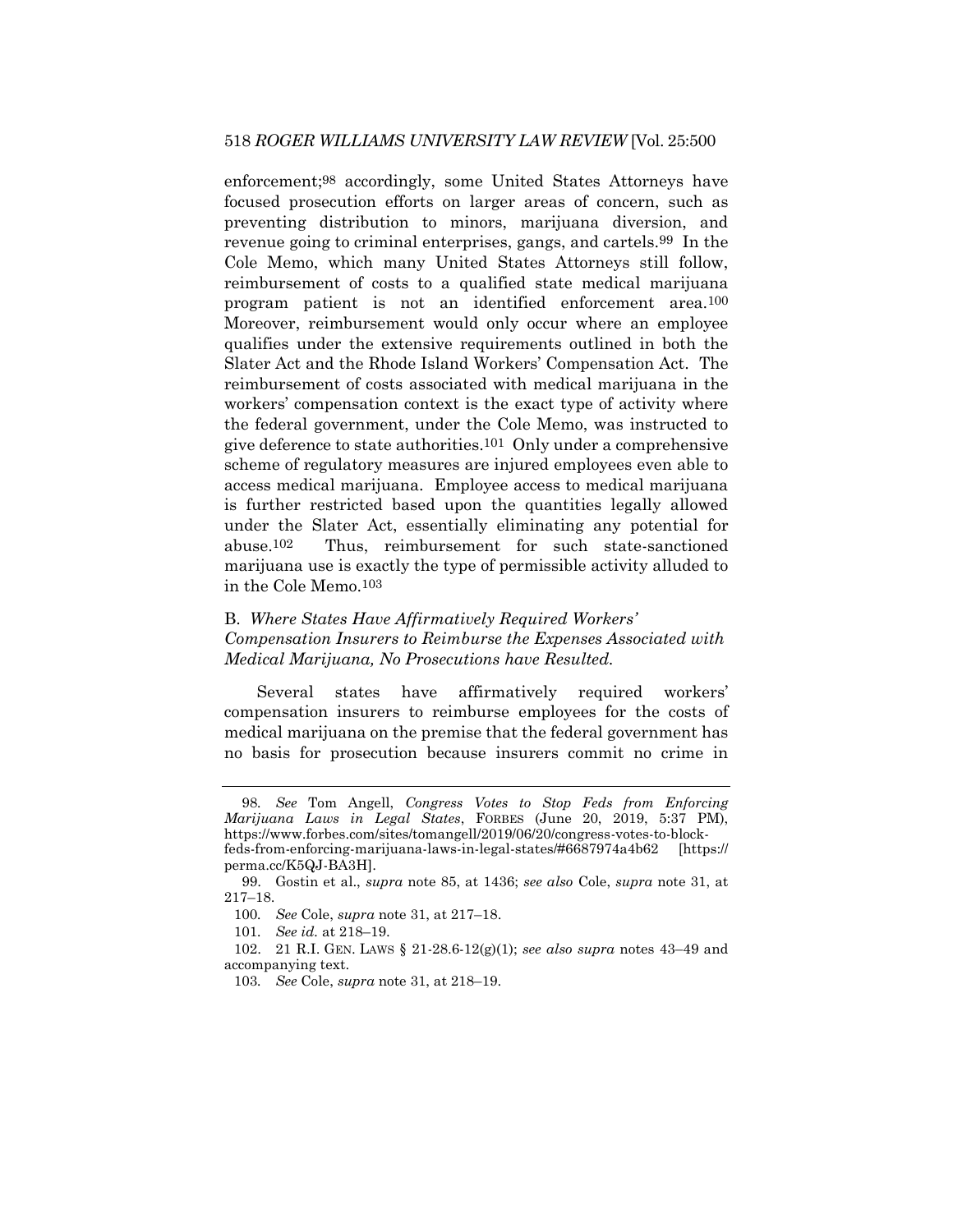reimbursing employees.104 Currently, New Mexico has the most case law in the area and is widely-cited by those requiring affirmative reimbursement.105 Notable cases include *Lewis v. American General Media*, *Maez v. Riley Industrial*, and *Vialpando v. Ben's Automotive Services*.106 In the above-mentioned cases, the reasoning for affirmative reimbursement is two-fold. In each case, the workers' compensation insurer was unable to identify a statute that it would be forced to violate.107 Thus, because there is no articulable statutory violation, there is no threat of federal prosecution, essentially foreclosing any argument that reimbursement would result in illegal conduct.108 Additionally, the court in *Vialpando* relied on the Cole Memo.109 The Department of Justice has consistently stressed eight areas of enforcement regarding marijuana and, outside of these eight areas, the Department defers to state and local authority.110 Given that the reimbursement of medical marijuana in the workers' compensation context falls outside of the areas detailed in the Cole Memo, the court concluded that an affirmative reimbursement requirement would result in no federal prosecutions.<sup>111</sup> The court also highlighted that legislative intent regarding public policy was a factor in its decision to affirmatively require reimbursement.<sup>112</sup>

<sup>104.</sup> States affirmatively requiring reimbursement include New Mexico, New Jersey, Connecticut, New York, and Minnesota. INS. INFO. INST., HAZE OF CONFUSION: HOW EMPLOYERS AND INSURERS ARE AFFECTED BY A PATCHWORK OF STATE MARIJUANA LAWS 12–13 (June 2019), https://www.iii.org/sites/ default/files/docs/pdf/marijuanaandemploy\_wp\_062019.pdf [https://perma.cc/ K4FH-UL49].

<sup>105.</sup> H. Scott Curtis, *Cannabis & Workers' Compensation Law*, MD. B.J., Nov. 2017, at 24, 27.

<sup>106.</sup> Lewis v. Am. Gen. Media, 355 P.3d 850 (N.M. Ct. App. 2015); Maez v. Riley Indus., 347 P.3d 732 (N.M. Ct. App. 2015); Vialpando v. Ben's Auto. Servs., 331 P.3d 975 (N.M. Ct. App. 2014).

<sup>107</sup>*. See, e.g.*, *Vialpando*, 331 P.3d at 980.

<sup>108</sup>*. See id.* at 979.

<sup>109</sup>*. Id.* at 980.

<sup>110</sup>*. Id.*

<sup>111</sup>*. See id.* at 979–80.

<sup>112</sup>*. Id.* at 980 ("We also observe that New Mexico public policy is clear. Our State Legislature passed the Lynn and Erin Compassionate Use Act 'to allow the beneficial use of medical cannabis in a regulated system for alleviating symptoms caused by debilitating medical conditions and their medical treatments.'").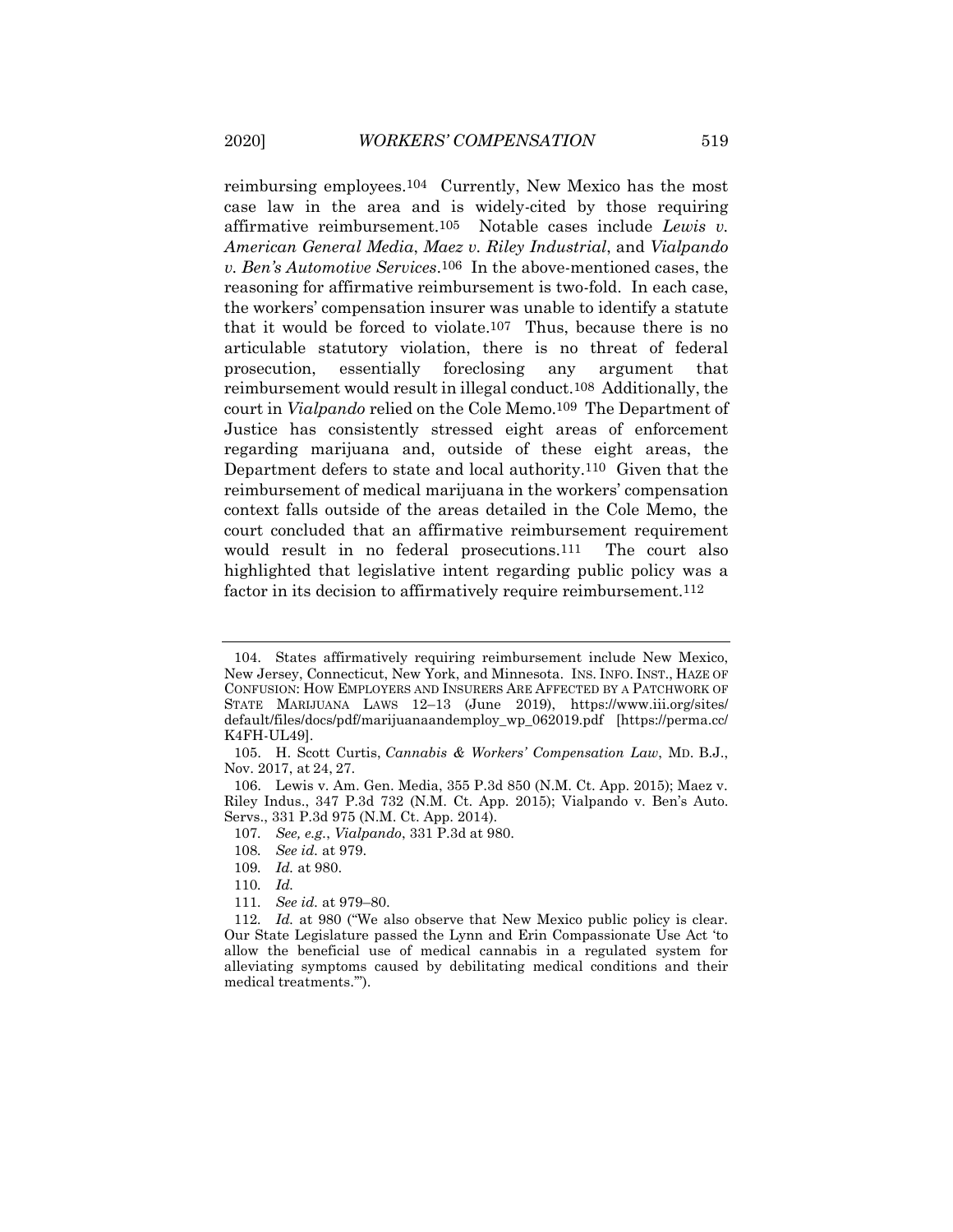Likewise, New Jersey has affirmatively required workers' compensation insurers to reimburse employees for the costs of medical marijuana because there is no identifiable violation of federal law.113 In *McNeary v. Freehold Township*, the New Jersey workers' compensation court required the insurer to reimburse the employee for two reasons.114 First, similar to the reasoning employed in the New Mexico cases, the court concluded there is no federal violation committed when reimbursing an employee for the costs of medical marijuana because the insurer takes no part in any conduct prohibited by the CSA.115 The court reasoned that a workers' compensation insurer does not manufacture, dispense, distribute, or possess the marijuana at any point in the reimbursement process.116 The insurer merely signs a check and tenders it to the employee, thus there is no CSA violation.117 Second, the court required the insurer to reimburse the employee under the New Jersey Workers' Compensation Act because the employee had proven a medical need for the marijuana in conjunction with his work-related injury.118 Moreover, the court referenced public policy as a reason for reimbursement, noting that medical marijuana should be considered in light of the opioid crisis.119

Delaware and Connecticut have also followed this trend by affirmatively requiring workers' compensation insurers to reimburse employees for medical marijuana.120 Unlike New Mexico and New Jersey, which premise reimbursement on the lack of federal crime and prosecution, Delaware and Connecticut analyze reimbursement under the requirements of their applicable workers' compensation acts.121 So long as the medical marijuana

<sup>113.</sup> Transcript of Record at 12–13, McNeary v. Freehold Township, No. 2007–10498, 2008–8094, 2014–10233 (N.J. Workers' Comp. Ct. June 28, 2018).

<sup>114</sup>*. Id.* at 11.

<sup>115</sup>*. Id.* at 10–11.

<sup>116</sup>*. Id.* at 11.

<sup>117</sup>*. Id.*

<sup>118</sup>*. See id.*

<sup>119</sup>*. Id.*

<sup>120.</sup> Giles & Ransome v. Kalix, No. N17A-10-001 CEB, 2018 WL 4922911, at \*4 (Del. Super. Ct. Oct. 9, 2018); Petrini v. Marcus Dairy, Inc., No. 6021 CRB-7-15-7 (Conn. Workers' Comp. Comm'n Comp. Rev. Bd. Dec. 18, 2015).

<sup>121</sup>*. Giles & Ransome*, 2018 WL 4922911, at \*2–3; *Petrini*, No. 6021 CRB-7-15-7.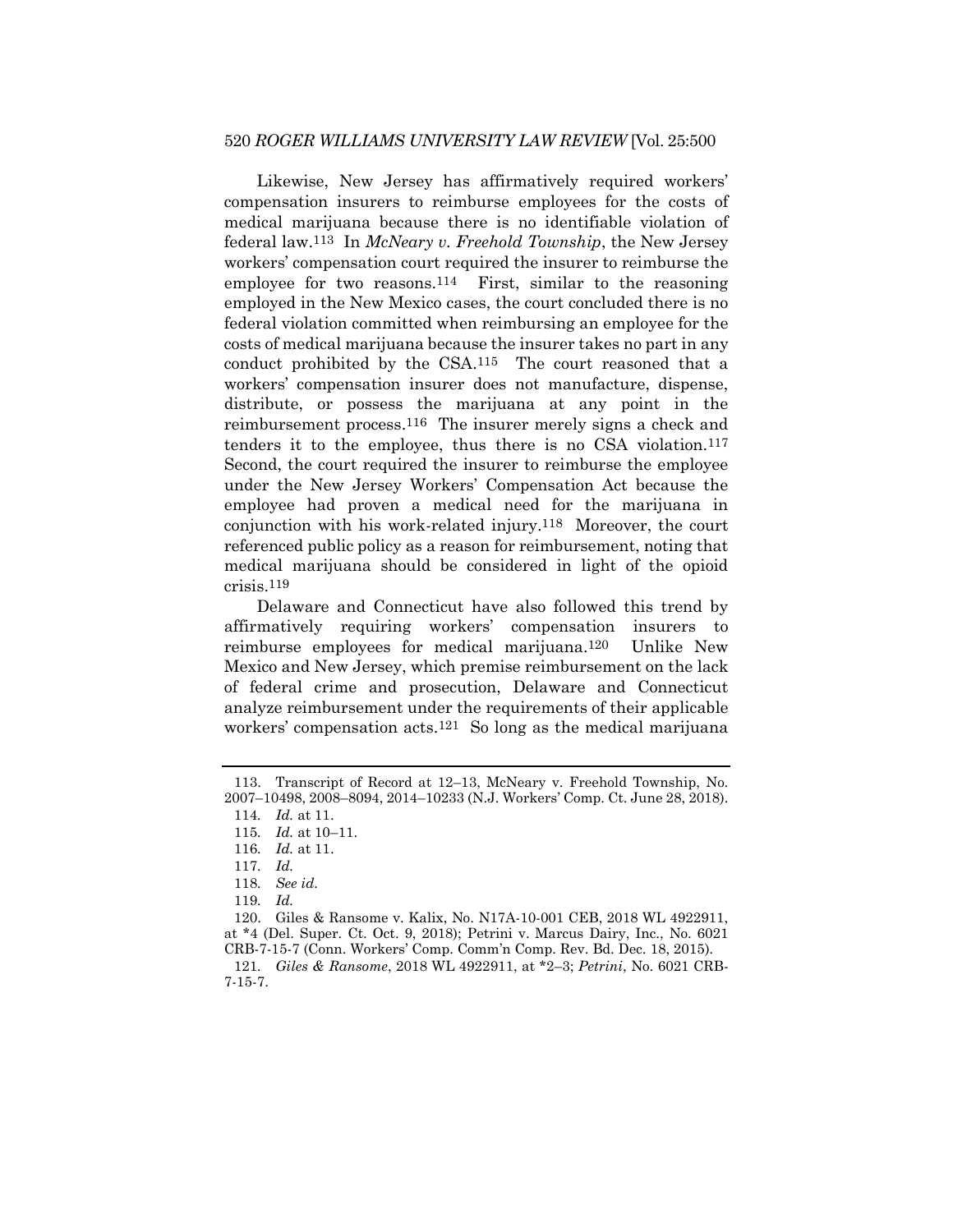is medically necessary to rehabilitate the employee's injury and the treatment is reasonable, reimbursement is required.122 The Connecticut review board also required patient compliance with Connecticut's medical marijuana law for reimbursement.123 And, although Delaware does not expressly require patient compliance with state medical marijuana laws, it can be inferred that compliance with state law is also a prerequisite to reimbursement.124 The issue of the federal prohibition is neither argued nor mentioned by either decisionmaker in either case.125 Because there is no inquiry into the federal prohibition in either case, one can reasonably infer that the Connecticut and Delaware workers' compensation courts deemed it irrelevant to disposition of the matter.

As of January 2020, there have been no federal prosecutions of any of the workers' compensation insurers who have reimbursed employees for medical marijuana costs.126 The lack of federal prosecutions is due to the fact that there is no violation for which the federal government can charge a workers' compensation insurer.127 Not only is there no violation of federal law, the reimbursement of medical marijuana in the workers' compensation context falls outside of the Cole Memo enforcement priorities of the Department of Justice.128 Furthermore, federal funds may not be used to interfere with state medical marijuana laws which would include cost reimbursement to qualified patients in the workers' compensation context.129 Not only is there no legal basis for prosecution, there are no means to prosecute.130 Given the above,

<sup>122</sup>*. Giles & Ransome*, 2018 WL 4922911, at \*2–3; *Petrini*, No. 6021 CRB-7-15-7.

<sup>123</sup>*. See Petrini*, No. 6021 CRB-7-15-7.

<sup>124</sup>*. See Giles & Ransome*, 2018 WL 4922911, at \*4.

<sup>125</sup>*. See generally Giles & Ransome*, 2018 WL 4922911; *see generally Petrini*, No. 6021 CRB-7-15-7.

<sup>126.</sup> An in-depth search was conducted on LexisNexis, Westlaw, and Google. No evidence of federal prosecutions was found. Given the lack of evidence, one can conclude that there have been no prosecutions of workers' compensation insurers under the Controlled Substances Act for reimbursing employees for the costs associated with medical marijuana.

<sup>127</sup>*. See* 21 U.S.C. § 841(a) (2018).

<sup>128.</sup> Cole, *supra* note 31, at 217–18.

<sup>129.</sup> Angell, *supra* note 98.

<sup>130</sup>*. Id.*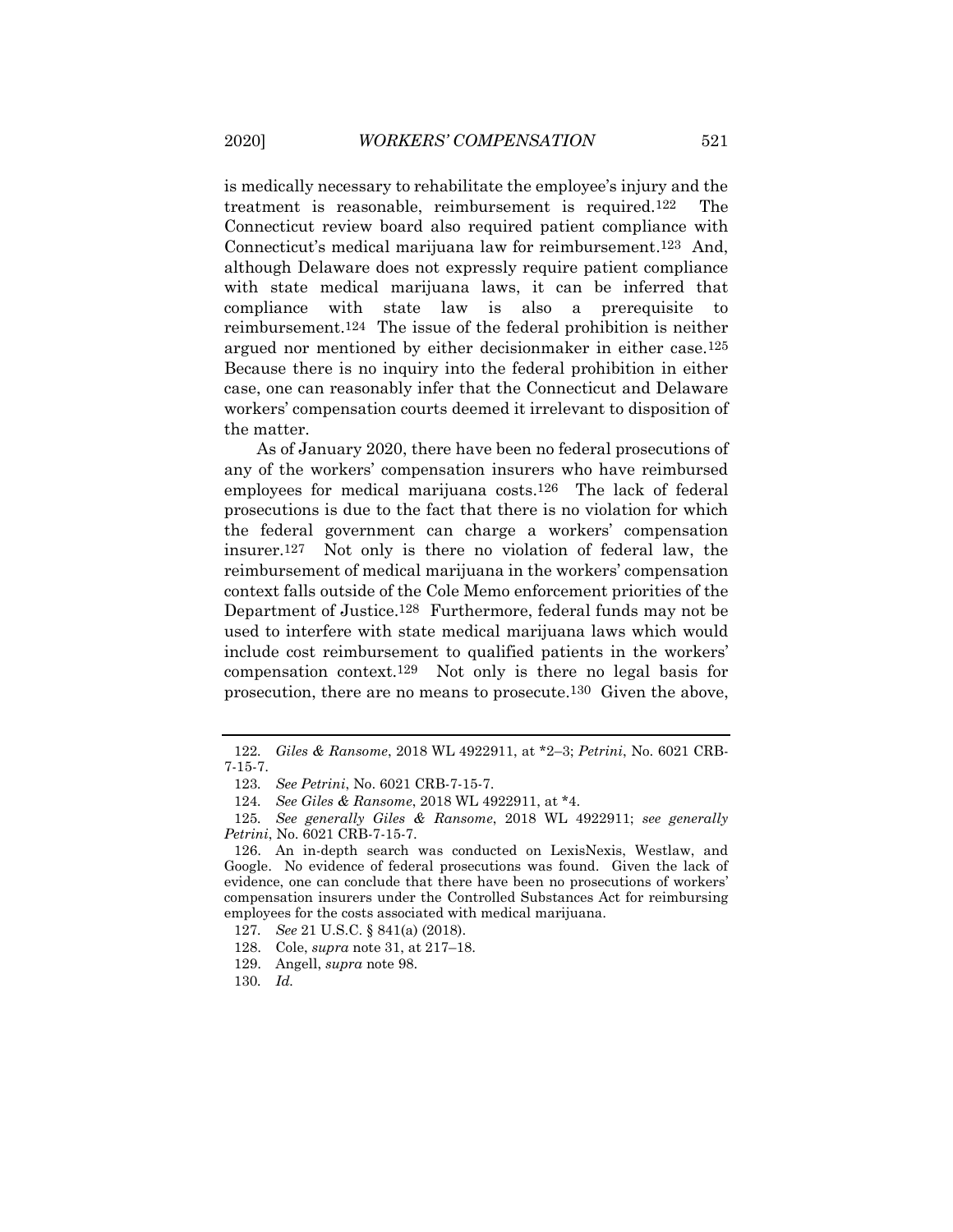any argument that threat of federal prosecution is an obstacle to reimbursing employees for the costs associated with medical marijuana is wholly without merit.

#### V. STATUTORY REFORM

Ultimately, the Slater Act should be amended to delete the carve out for workers' compensation insurers. Furthermore, the Rhode Island Workers' Compensation Act should be amended to affirmatively require workers' compensation insurers to reimburse employees for the associated costs of medical marijuana where it is necessary to cure, relieve, or rehabilitate their injuries. Because the cost of medical marijuana is less expensive than that of opioids and because medical marijuana may be a better alternative for injured employees, reimbursement is beneficial to both insurers and employees. Insurers would save money by reimbursing injured employees for costs associated with medical marijuana because such reimbursement would reduce opioid-related claims which drive up costs. With the availability of medical marijuana, employees would have an alternative to opioid prescriptions, therefore decreasing the risk of addiction.

Not only should affirmative reimbursement be required, the Rhode Island Workers' Compensation Act should be amended to clarify the requirements for reimbursement. Reimbursement parameters should require the employee to fulfill the prerequisites to register as a qualifying patient under the Slater Act and the requirements of the Rhode Island Workers' Compensation Act for reimbursement of medical costs. By detailing a strict scheme for reimbursement, workers' compensation insurers would be protected from unfounded claims and the compensation floodgates. These clarifying amendments would confirm compliance with the CSA and the Cole Memo's federal guidance, ensuring ironclad insulation from threat of federal prosecution for insurers.

#### **CONCLUSION**

The Rhode Island Workers' Compensation Court's mission is "to provide reliable and reasonable benefits in a just and efficient manner, with compassion and respect, to all employees who suffer